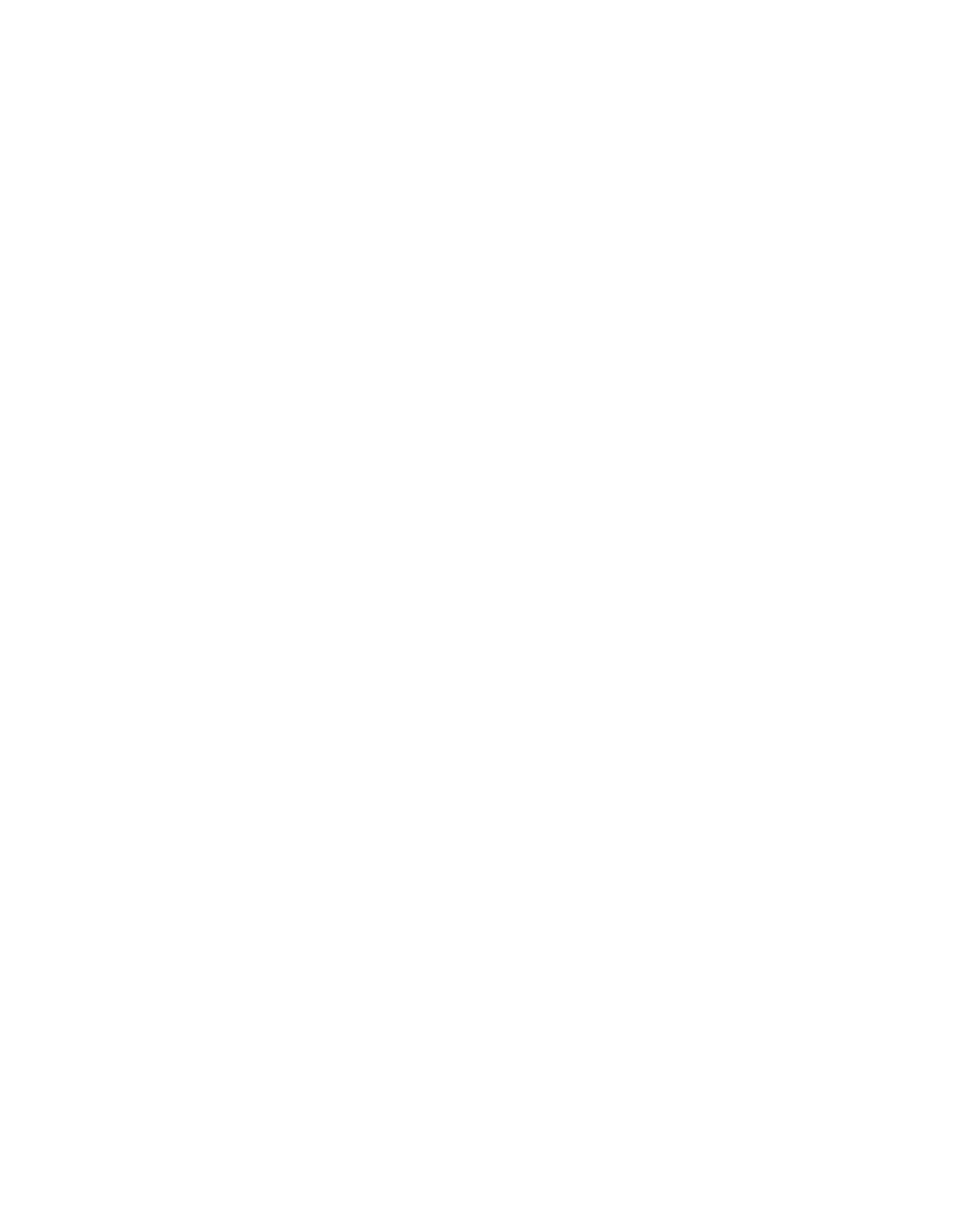#### **WELCOME!!**

I am so glad to be with you on this incredible journey to see the colors, experience the history and enjoy the scenery of an amazing part of God's world. Traveling together on this magnificent ship, we will have the opportunity to be surrounded by ocean and sky, great social events, excellent music, fun people and so much to do it will be almost overwhelming.

But I also hope this little book can assist us in a quiet discipline each morning (or each evening), when we can to precede our busy days with some moments of reflection, meditation and prayer. I'd like to view this trip, not only as a vacation to enjoy, but also as a journey to grow, to learn, and to be a little more challenged in our spiritual selves. Let us be open in these times and on this trip to God's spirit moving in our lives. I hope this becomes a journey for you that is both extraordinarily fun, and deeply meaningful.

I want to thank Susan Griffin, Diane Jordan (my mother), and Virginia Whilden for their contributions to this devotional book. Mom wrote "Focusing" on Jesus" for Boston along with the prayer; Susan wrote on "Anne of Green Gables" for our time in Charlottetown, Prince Edward Island; and Virginia wrote the prayer following our devotion for Day Two, "Cruising at Sea."

So enjoy! May the words and thoughts on these pages stimulate an openness to God's spirit moving in you during these traveling days. And may we conclude this journey exceedingly thankful for all that we shared together.

Gratefully,

David Jordan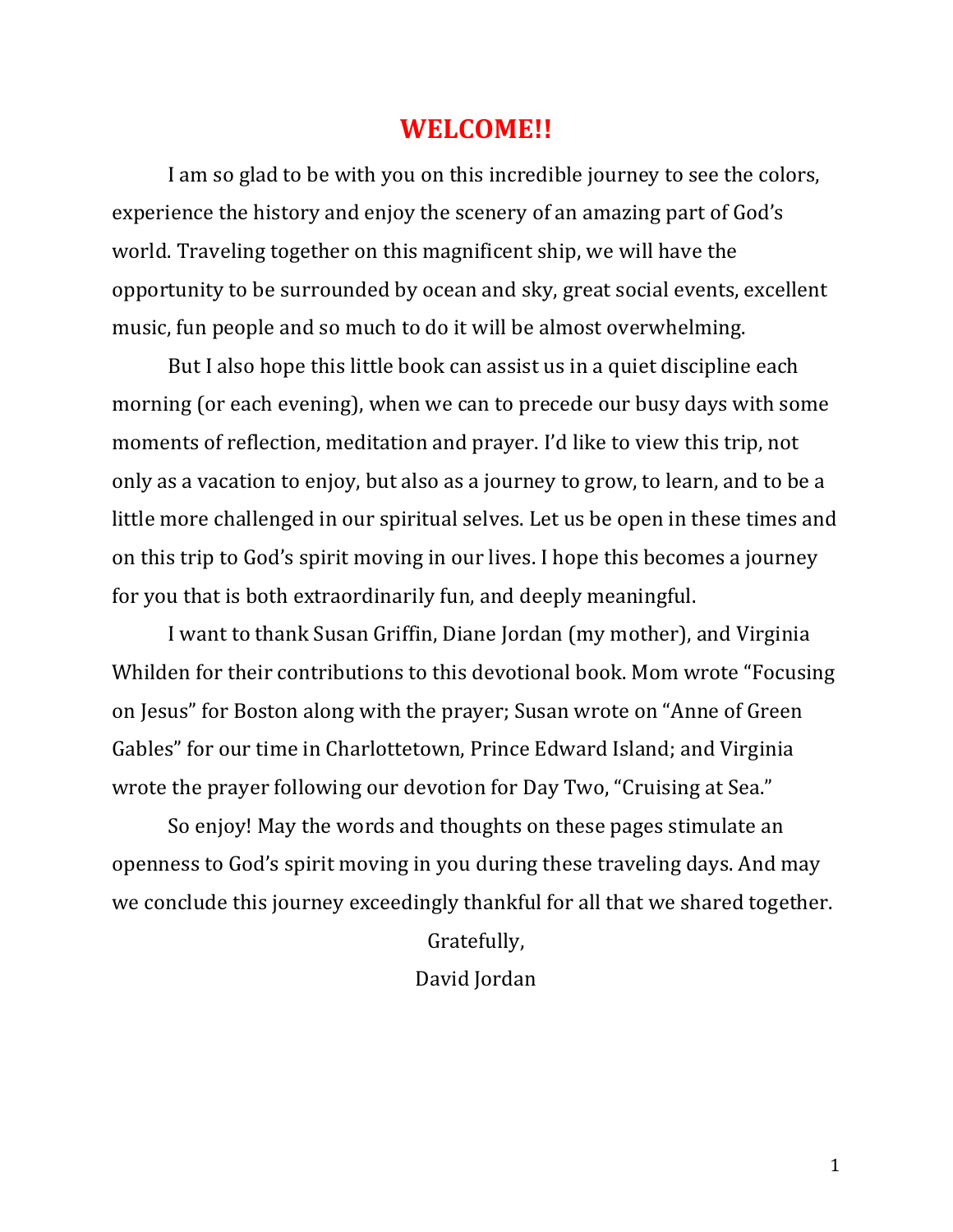## **DAY ONE: September 30 New York, New York**

If you haven't already felt it, New York City is an amazing place. Native Americans lived and thrived all around the area, living, working, fishing, and utilizing the rich soil of the abundant farmland all across the island the first European inhabitants would call Manhattan.

The actual settlement that would become our place of departure was founded by the Dutch in 1624 as New Amsterdam. It began as a place to trade beaver pelts with the Native Americans. Remnants of those original Dutch places, words and ideals remain. And as our ship sails, we will be passing right by many of those streets and locations whose names have become familiar and originate from those Dutch beginnings.

When the English conquered the Dutch forty years later, in 1664, New Amsterdam became New York. In those days, the city only extended as far as Wall Street, where the Dutch had fortified the growing town from both Indian and English incursions. The main road through the settlement needed to be wide enough to accommodate to or three lanes of wagons coming in from the fields. It was called Breede weg (Broadway). The road led through the wall with a gate on through fields, farms and forests to another village farther up the island the Dutch had named Haarlem.

New Amsterdam was protected by Fort Amsterdam and Battery Park where the battery of cannons faced the harbor. Behind the fort was Bowling Green, an area where the Dutch sold their cattle. The river flowing past the island to the east became the East River dividing Manhattan from Lange Eylandt (Long Island) where existed another Dutch settlement of several villages called Breukelen (Brooklyn). Staaten Eylandt (Staten Island) served as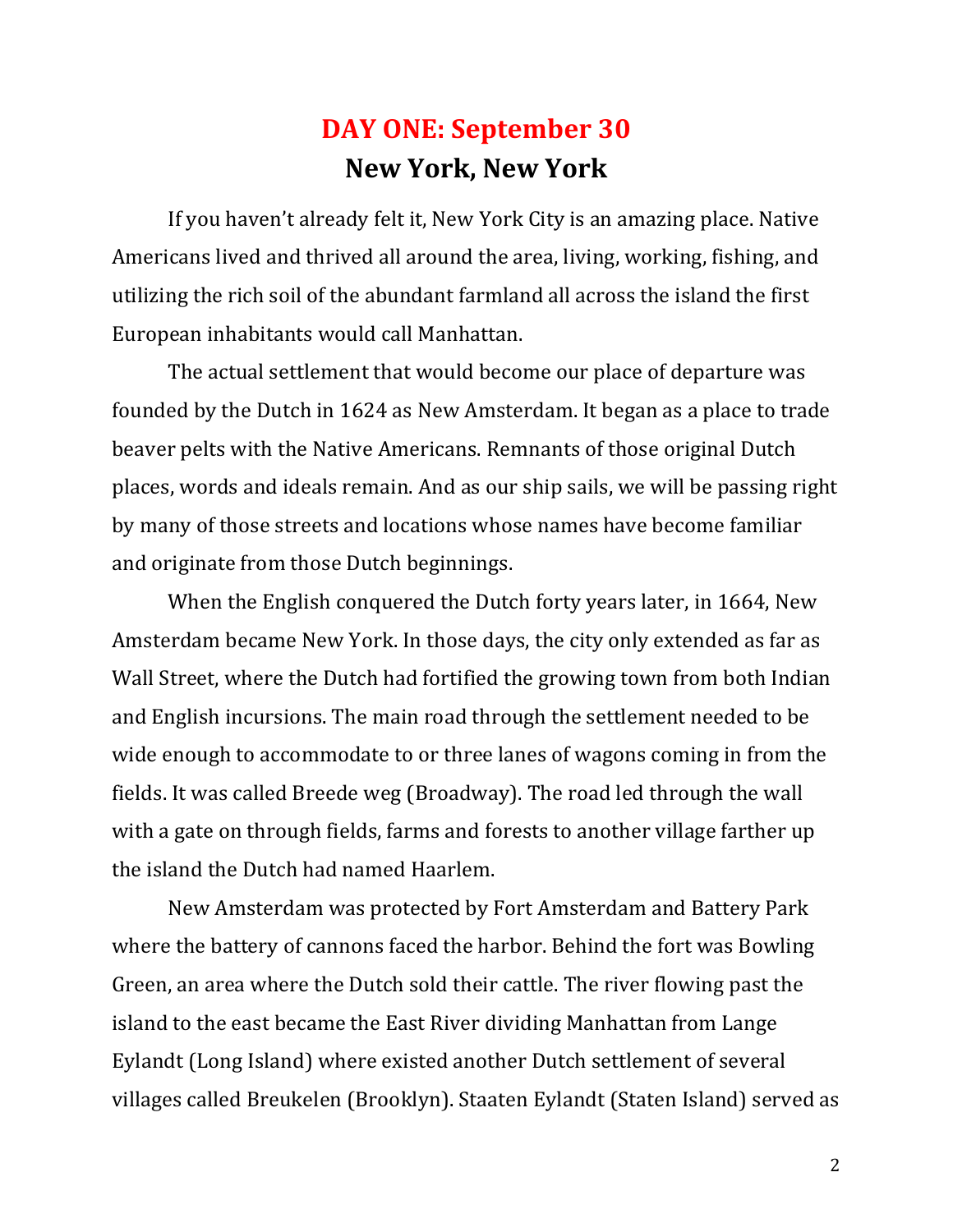the small settlement at the head of the harbor that would become one of the most famous in the world.

Four years after the *Mayflower* and six years ahead of the Puritans' arrival, the Dutch would begin the foundations of an area in our country that would rise to quick prominence as a place of wealth, commerce, creativity, free trade, mad debate, free speech, international deal making, global banking and in good Dutch form, the beginnings of a stock market on Wall Street ... and then the rest of the city that would grow and evolve and now where almost anything goes at all hours of the day and night!

Though our time here was brief, more like flying in and sailing out, know that we leave in a historic way. For centuries, the New York Harbor has been the port of entry or exit for more people, goods and capital than almost any other international port in history. And it all began with a small trading settlement made on the lands of early Native Americans.

## *David's Traveling Rules:*

- *1. Kindness is Contagious*
- *2. Flexibility is Essential*
- *3. Happiness is a Choice*
- *4. Gratitude is Transformative*

#### **Musing on the Statue of Liberty ...** and the **Bible**

Whoever pursues righteousness and kindness will find life and honor (Proverbs 21:21).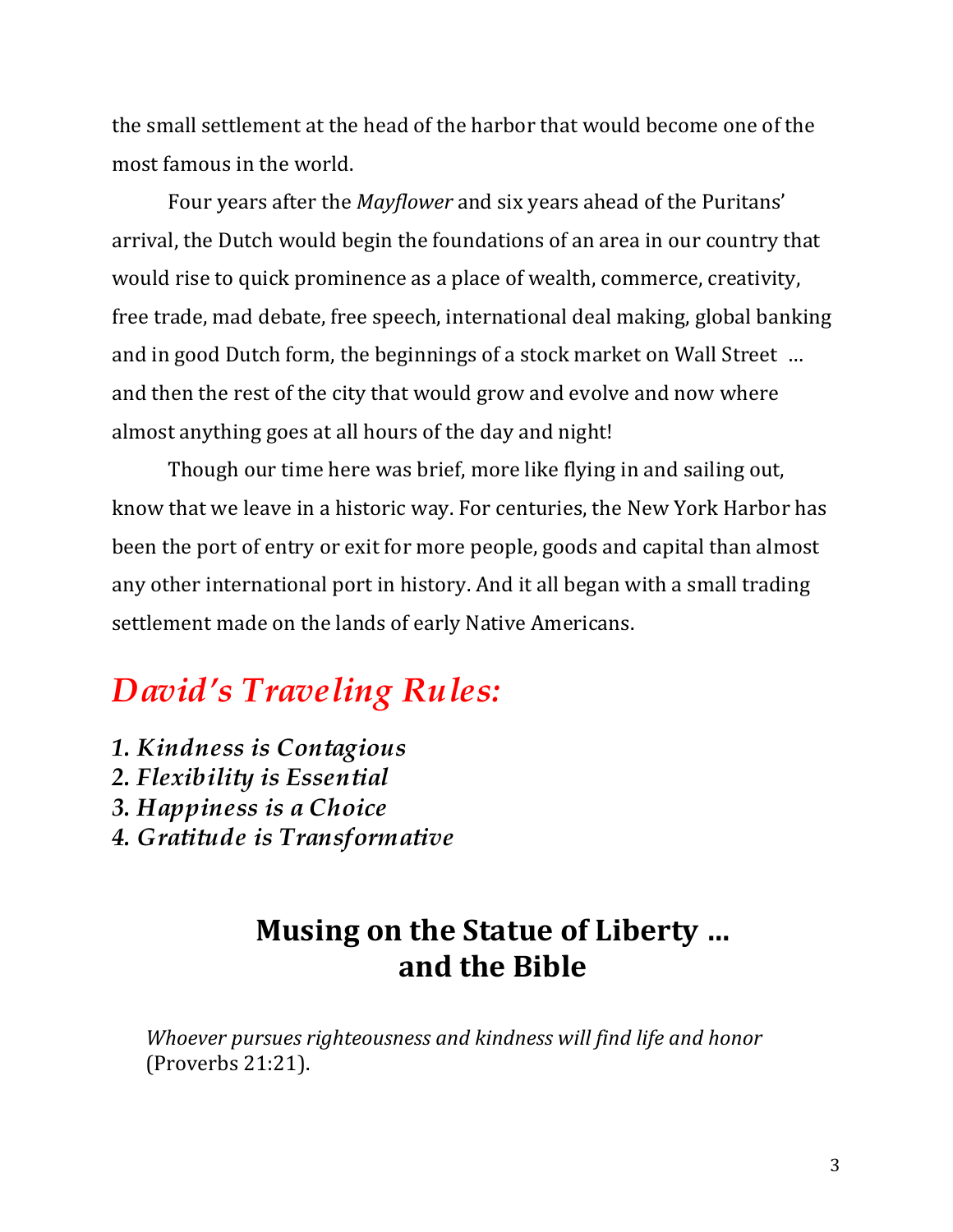As we embark on our New England and Canada cruise, we will pass right in front of this great lady we know as the Statue of Liberty. This is a powerful symbol for our country and for all the millions of immigrants who have entered the land hoping for a better future. She also stands a valuable reminder of some very biblical principles.

The complicated dynamics of our current time should not be minimized, nor should the legitimate concerns of the many caught up in the maelstrom of confusing policies and inappropriate behaviors on all sides diminish the power and necessity of welcoming the stranger. At the bedrock of our nation's character (and inscribed on the pedestal of the Statue of Liberty) are these words from Emma Lazarus' "The New Colossus":

#### *Give me your tired, your poor, Your huddled masses yearning to breathe free, The wretched refuse of your teeming shore; Send these, the homeless, tempest-tossed to me, I* lift my lamp beside the golden door!

These sentiments correspond well to what Jesus repeated in stories and teachings, even in the face of harsh opposition. He continued to reinforce the ancient biblical standard that God had called for from the very beginning of the Covenant with Moses: "Love the alien as you love yourself; for you were once aliens in the land of Egypt..." (Leviticus 19:34).

In Matthew 25, Jesus spoke of welcoming the "stranger."

The tendency for many, and the constant temptation for all, is to blame problems on those who are new or different or those we simply don't understand. Yet, consistently in this country and throughout Christian history, we remember the legacy of the stranger, the heroic actions of the unwanted, the new insights and contributions of disregarded and even despised.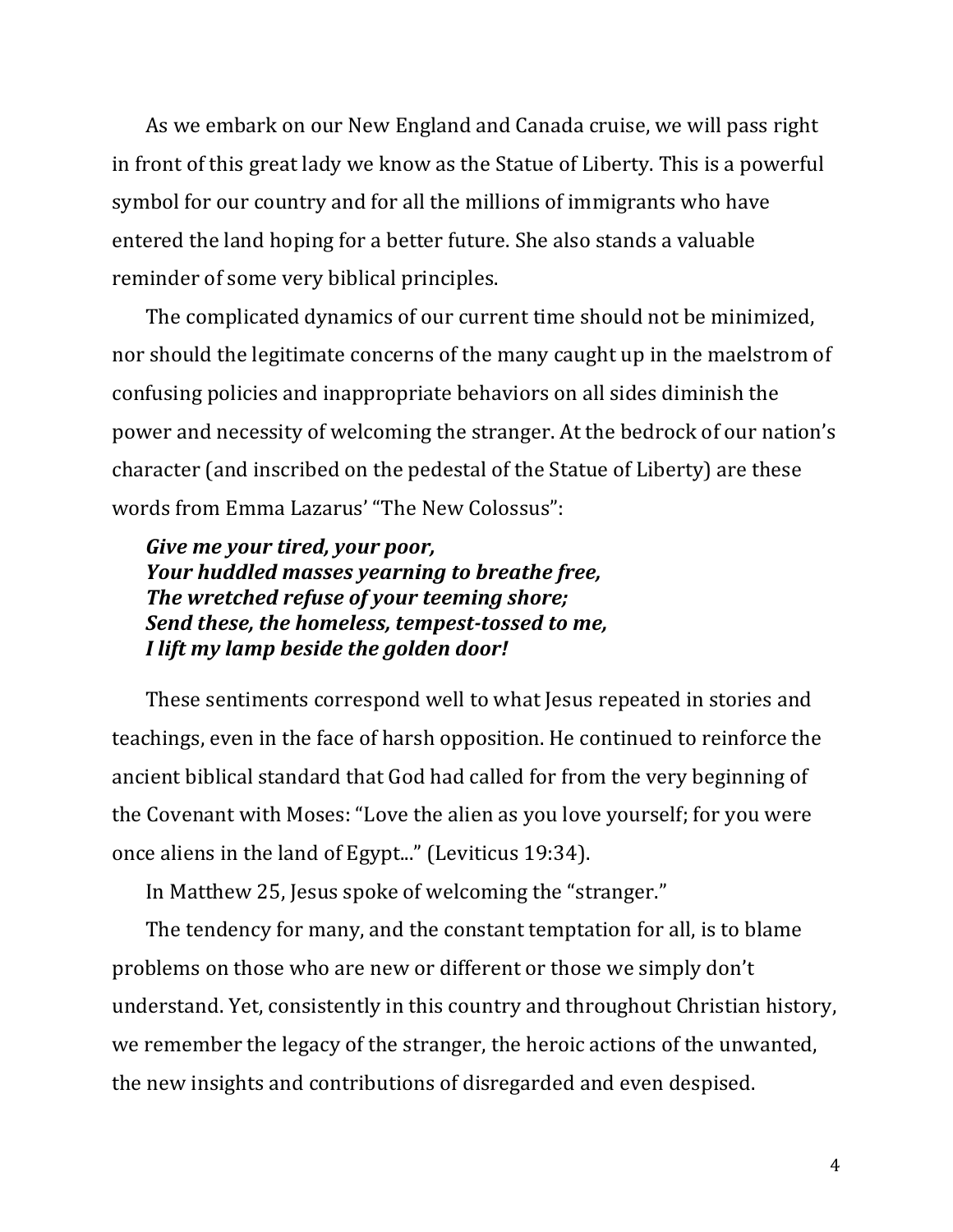Let us "pursue righteousness and kindness and find life and honor" and live out biblical wisdom—together—as we seek those new insights so necessary for our spiritual, intellectual and emotional growth. Watch carefully around you today—at the store, in the office, around the neighborhood, on the news—and look for positive signs of compassion, openness, courage, and new insights about living together in harmony. And as you do, consider another passage from the Bible:

*But this is the one to whom I will look, to the humble and contrite in spirit* (Isaiah 66:2).

Just as the Statue of Liberty represents the spirit of human hope and the ideal of this nation and democracy, this verse from Isaiah is a bold reminder of our biblical hope – and spiritual goal. God's expectation is for our humility to exceed our suspicion. Though tempted to criticize and look down on those not in our circle of friends, the biblical calling is to bless, welcome and empower "the least of these" (Matthew 25:40).

Now, let's look at the full text of Emma Lazarus' poem. She, by the way, was from a Jewish immigrant family originating from Germany and Portugal. Notice in her sonnet the echo of this biblical theme of humility and welcome while alluding in comparison to the ancient Colossus of Rhodes: $1$ 

#### *The New Colossus*

*Not like the brazen giant of Greek fame,* **With conquering limbs astride from land to land;** *Here at our sea-washed, sunset gates shall stand A mighty woman with a torch, whose flame Is the imprisoned lightning, and her name* 

 $<sup>1</sup>$  One of the Seven Wonders of the Ancient World. The statue stood over one hundred feet tall on a pedastal that was</sup> reported to have been over fifty feet tall. Built in 280 B.C., it was destroyed in an earthquake in 226 B.C.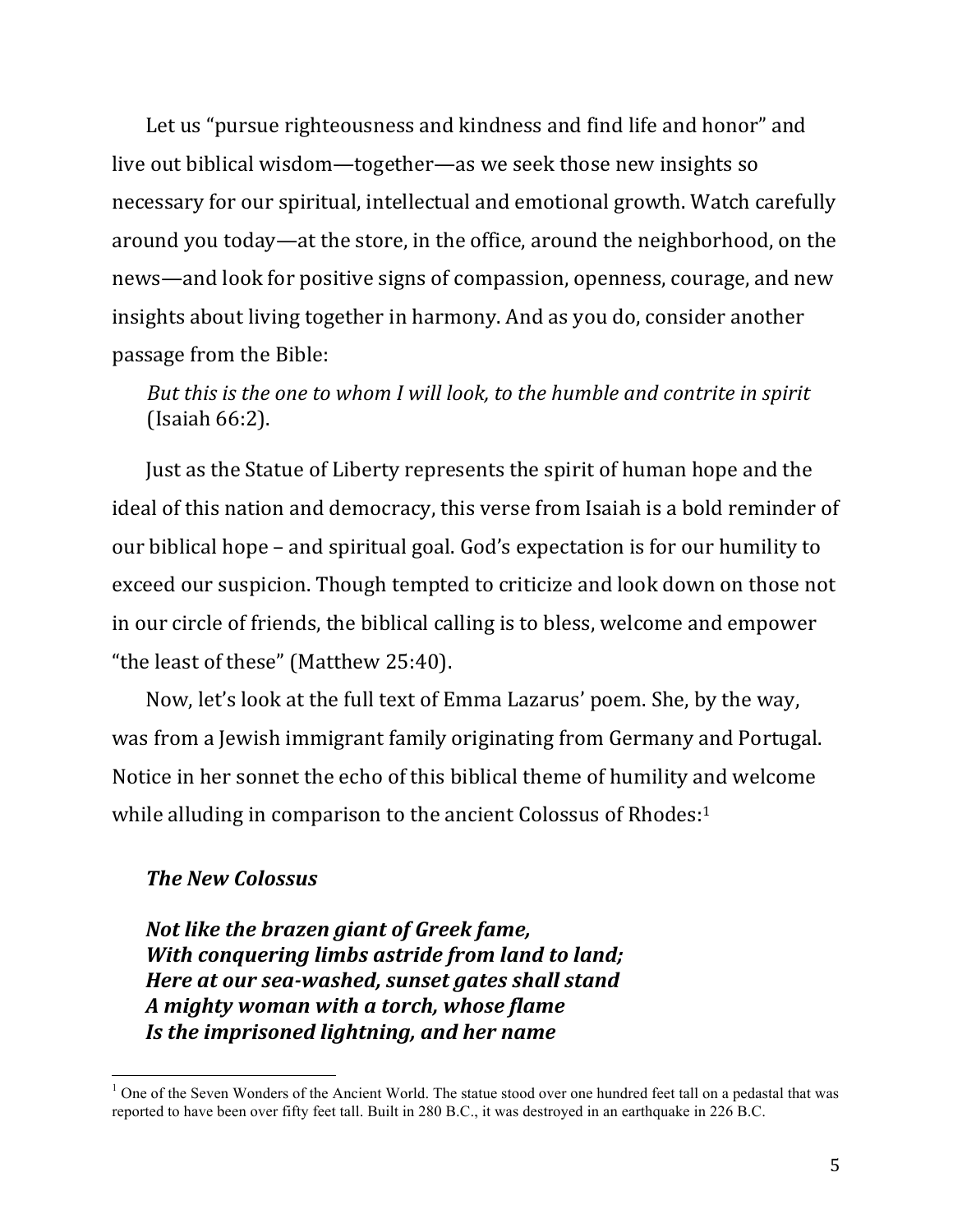*Mother of Exiles. From her beacon-hand Glows world-wide welcome; her mild eyes command The air-bridged harbor that twin cities frame. "Keep ancient lands, your storied pomp!" cries she With silent lips. "Give me your tired, your poor, Your huddled masses yearning to breathe free,* The wretched refuse of your teeming shore. *Send these, the homeless, tempest-tossed to me, I lift my lamp beside the golden door!"*

Let us together, with genuine humility, ponder what this means. In our churches and in our nation as a whole let us deliberate with mutual respect: How wide is the door? How humble and contrite is our spirit? Consider the role of a Christian regarding the various social issues of our day, whether the ongoing controversies with immigration, how we respond to refugees, relationships with the Muslim community, concerns about the those without homes ... These and many other issues remain highly charged within and outside the Christian community. Without a coherent and well-articulated message from active citizens who are also committed Christians, all of us will continue to struggle.

Let's face it, humility, kindness, righteousness and welcoming the stranger ... these are tough in todays political and social climate. They are also very biblical, and remain as necessary today as they have ever been.

Now, as we cruise past this massive icon of the American experience, let her be a reminder to us all of our amazing American experiment, and the exciting journey we are so privileged to enjoy!

PRAYER FOR THE DAY: *Lord, grant us the serenity to accept the things we cannot change, courage to change the things we can, and wisdom to know the difference. Amen.*

—Reinhold Niebuhr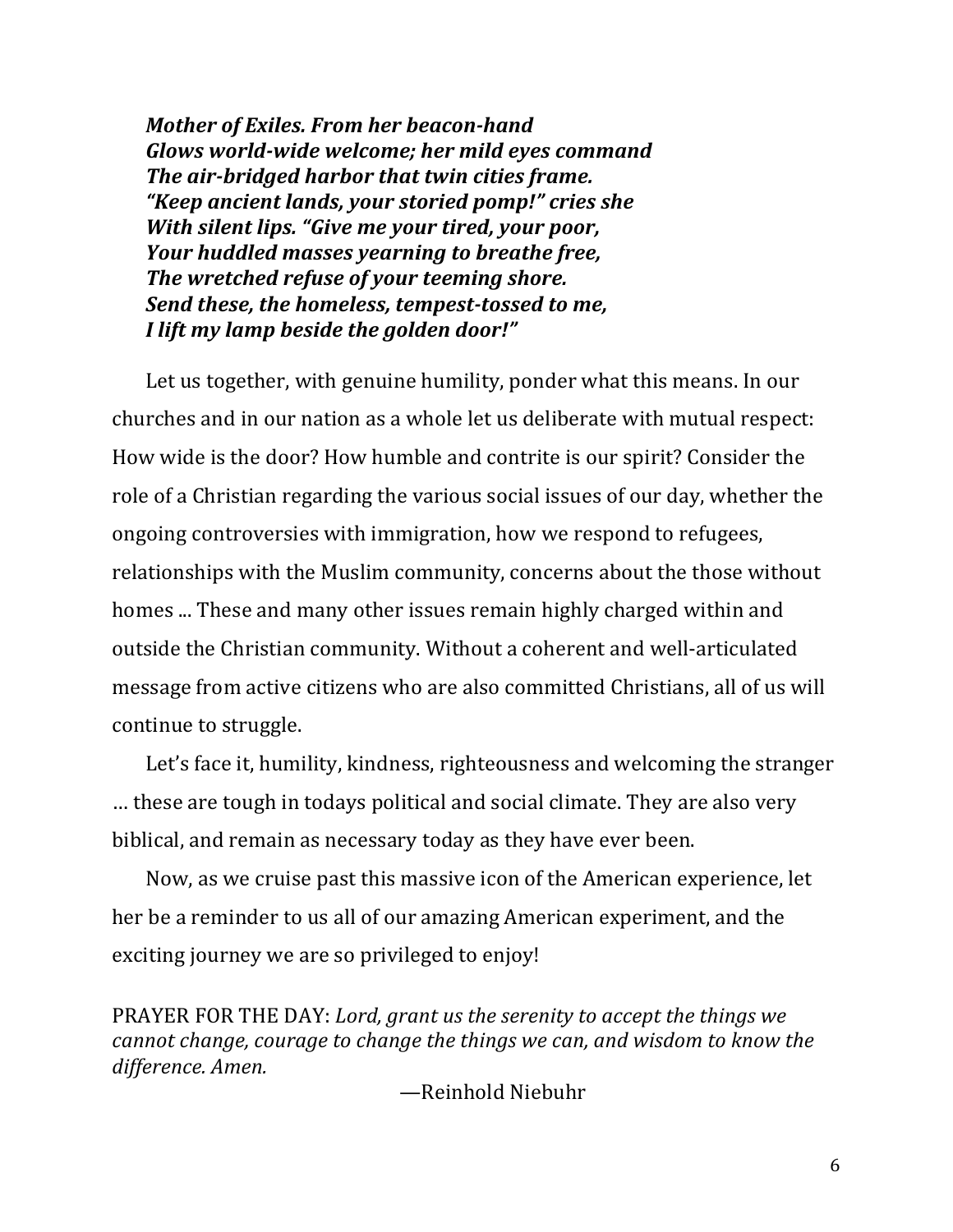## DAY TWO: October 1 **Cruising at Sea**

#### **Living Water**

*... give and it will be given to you. A good measure, pressed down, shaken together, running over ... for the measure you give will be the measure you get back* (Luke 6:38).

From the earliest days of the Old Testament, "living water" emerged as a vital concept for the community and for individuals. The idea had to do with stagnant water in a pool (or the Dead Sea) versus moving water, running, clear, cold and useful. This water was called "living water." This was because living water comes from God and flows in a refreshing way that can not only bring life, but also can wash away dust and residue. Our concept of baptism in Baptist life comes from this tradition. Sin and the accumulation of the mess and complications in our lives become washed off by God's grace, carried away, and cleansed in this living water so we are refreshed and renewed for new life and new perspectives. And therefore, we are ready to be used by God in new and exciting ways.

In his book *The Life Cycle Completed*, Developmental Psychologist Erik Erikson speaks of what he calls "Generativity." We are generative, and generally more fulfilled, when we are creating things and contributing to others and society. On the other hand, stagnation results when we feel unproductive, fail to contribute, or are unable to offer our efforts to something or someone beyond ourselves. We feel stuck.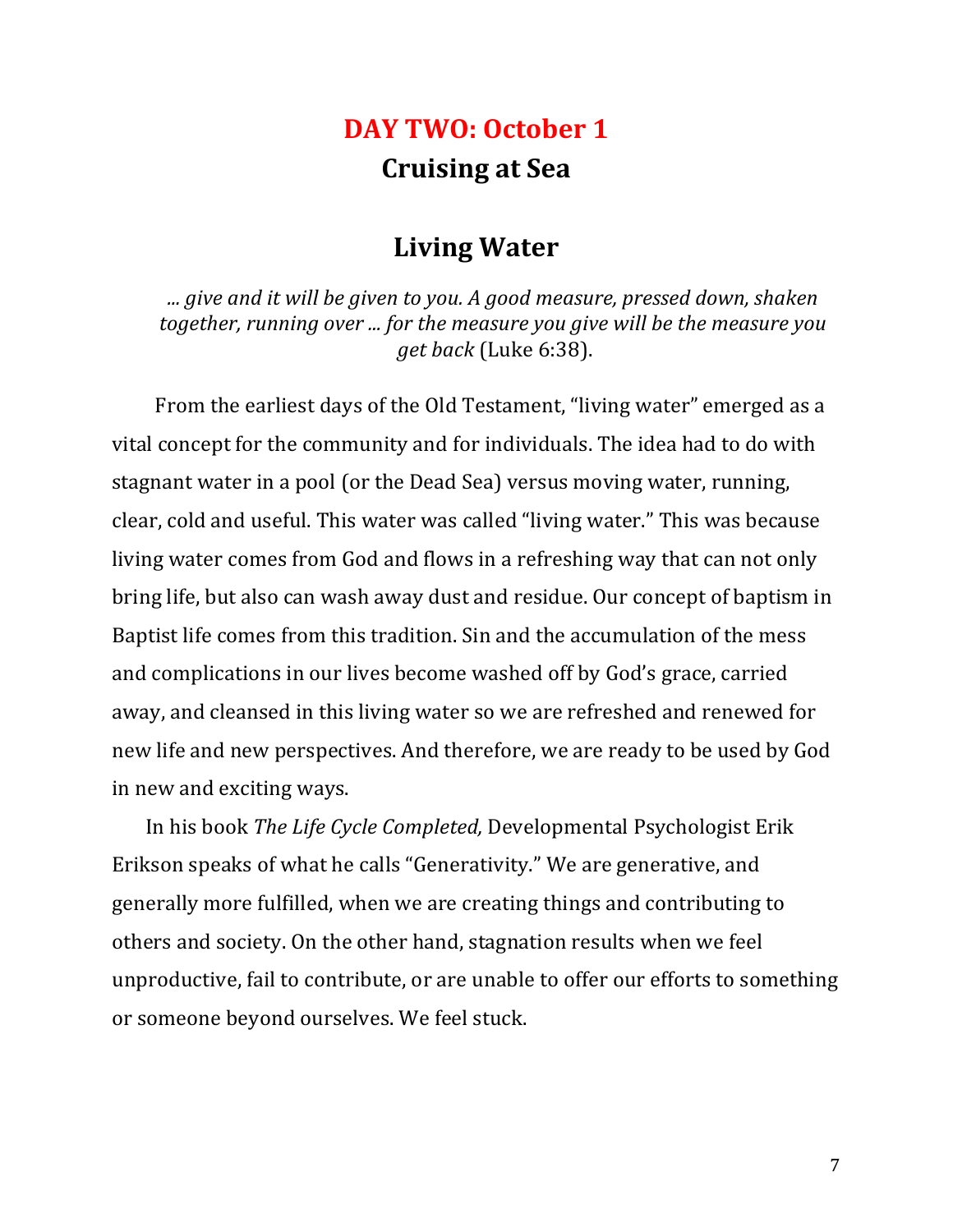What Jesus seems to be saying in this passage from Luke is, if we are not generative and offering ourselves in some way or another to others, then we are missing out on why are here; we are going nowhere—we stagnate.

On the other hand, the renewal that comes with God's presence is lifegiving: A good measure, pressed down, shaken together, running over ... This is living water that offers a new sense of generativity. We can be generous with our time, talents, resources, hopes and dreams when our lives become washed and cleansed and made ready in God's spiritual renewal in us and around us. Further, we feel like we are going somewhere. But not just anywhere – somewhere good and with a purpose.

Today we are on the move. We are going somewhere good. Notice the moving, living water all around you today. Notice the breeze and the waves and the feeling of forging ahead, slicing through the cold but beautiful blue waters of the Atlantic. Now be ready for something good and renewing to change you. Let this experience remind you again of what generosity of heart and spirit can offer!

**Consider:** "At the end of the day, it's not about what you have or even what you've accomplished. It's about what you've done with those accomplishments. It's about who you've lifted up, who you've made better. It about what you've given back."

—Denzel Washington

PRAYER FOR THE DAY: *Dear Heavenly Father* – *Thank you for who you are and that* you are always with us. Thank you for:

*Calm seas, blue skies and war breezes; Butterflies and other insects sipping nectar from all kinds of flowers; Birds* in flight and feeding and for friends talking and sharing. For the mounting roar and pushing of the of the wind; *The crashing seas and the darkness of night;* The sun arising from behind the receding dark storm clouds;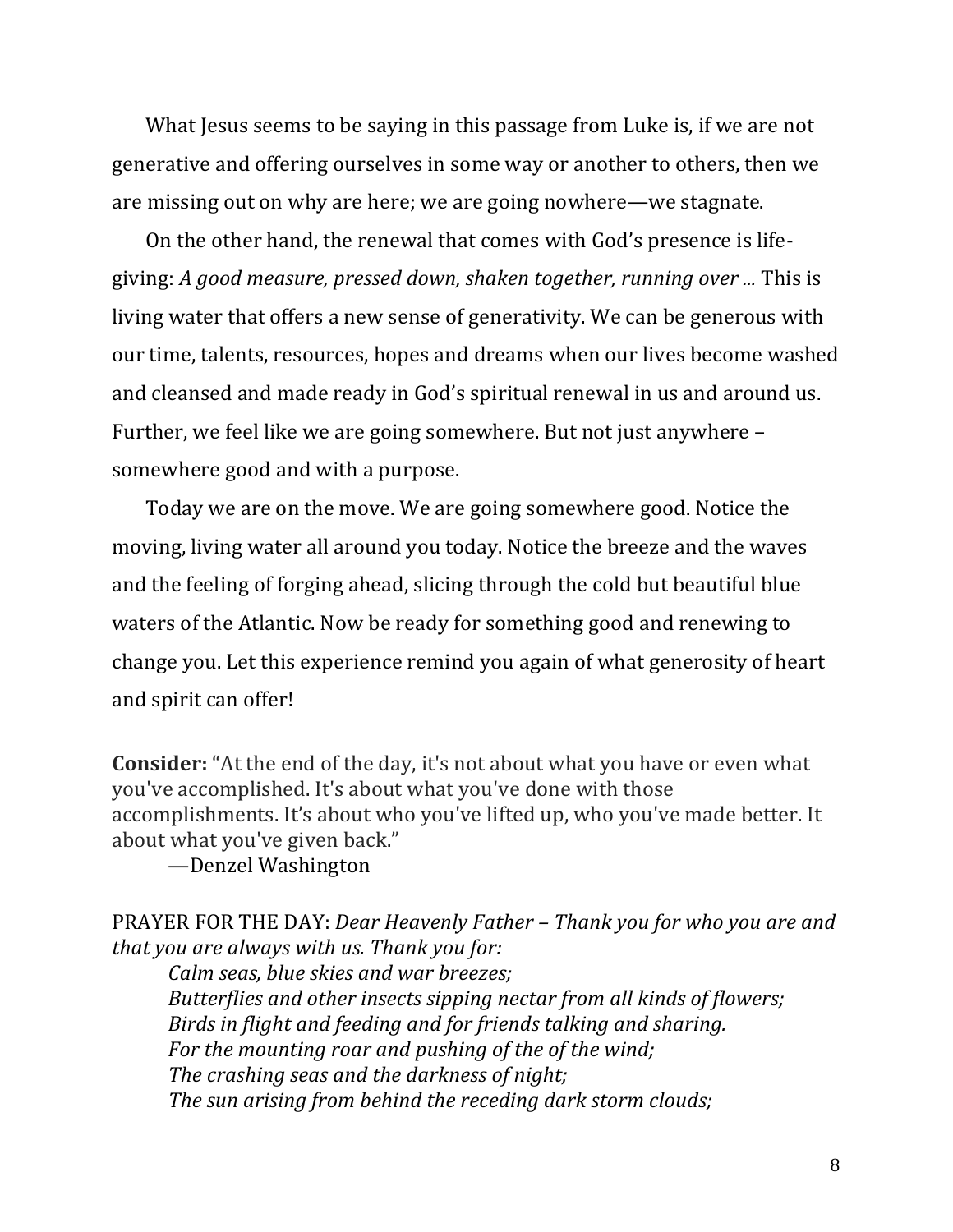*The calming winds and quiet morning dawning; The hope of rising new life; The smiles of family, friends and strangers* – *and of helping hands. You God are with us in our fears, our awe of your might and power in the storm, the* warm assurance of your presence in everything we do and experience. *We love you Lord and thank you for all your gifts – even your Son. Amen.* By Virginia Whilden

## **DAY THREE: October 2 Boston, Massachusetts**

Here we are in the quintessential American city. It was Boston where the Puritans began their great American experiment. This would lead to new great dreams, interesting issues and future conflict, including run-ins with some contentious folks who were becoming known as Baptists! In fact, the first Baptist on American soil was in Boston and he was named Roger Williams. A pastor committed to soul freedom and God's movement in the individual heart, he was summarily kicked out of the city and ended up living with a kind and gentle people known as the Narragansett tribe of the Algonquin Indians.<sup>2</sup> Boston would go on to be a place of revolutionary events with famous names like The Freedom Trail, The Old North Church, Paul Revere, Benjamin Franklin, Abigale Adams and John Adams. Let us enjoy this great city filled with vital and fascinating history. Read more about the broader area surrounding Boston and the legacy of that followed in Colin Woodard's fine book *American Nations*. He calls Boston and the area it spawned and controled over many decades as "Yankeedom."

 

<sup>&</sup>lt;sup>2</sup> The area was in what is now Rhode Island. Roger Williams, this exile from Boston, began the settlement he would call "Providence." It was to be a place of peace and would welcome any and all who needed a refuge.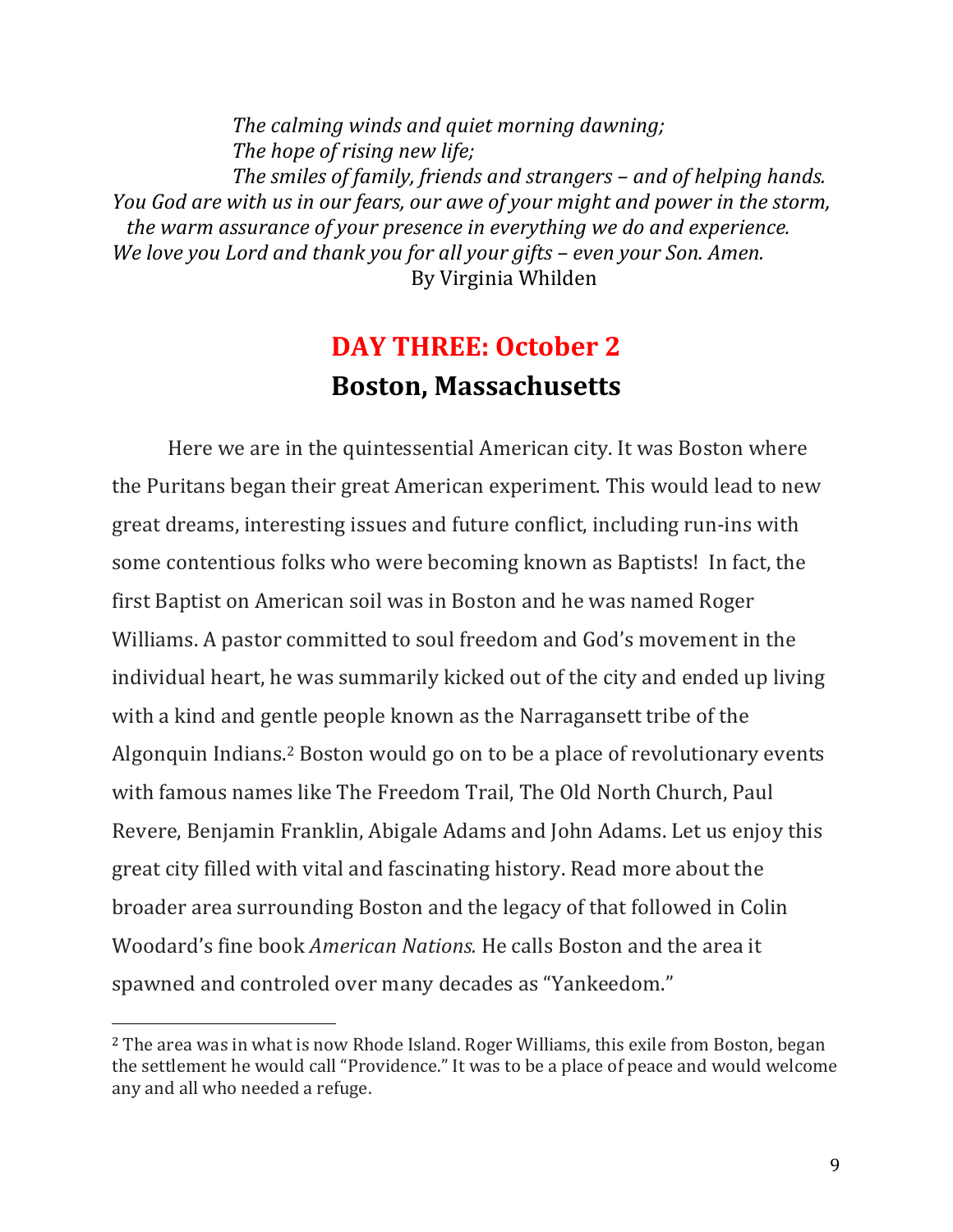#### **Focusing on Jesus By Diane Owen Jordan**

*So Peter got out of the boat, started walking on the water, and came toward Jesus.* But when he noticed the strong wind, he became frightened, and *beginning to sink, he cried out, 'Lord save me!' Jesus immediately reached out his hand and caught him.* (Matt. 14:22-33, esp. vs.29-31a)

In this familiar story, we're reminded of what can happen when we lose our focus on Jesus. Like Peter, we're in danger of sinking beneath waves of trouble, sin, and doubt. But what does it mean to "focus on Jesus", and how can we keep him at the center of our lives? Our usual "Sunday School" answers, - worship, pray, read the Bible, etc., are all true and helpful, but let's go a little deeper. When we worship and pray, are we really 'listening' for God's will or just laying out our own requests? And do we actually READ the Bible, paying special attention to Jesus' teachings, or do we simply find passages that comfort and strengthen us, as good as that may be at times? If we Christians would focus on what Jesus really said - treating others as we want to be treated, loving our enemies, denying ourselves, following him with our lives and actions (not just our words), how wonderfully different our world could be!

As we enjoy our time in Boston, we're reminded of struggles for freedom in the past and of recent peaceful protests against hate groups. May we join these "better angels" in focusing on Jesus with radical discipleship lest we sink beneath waves of discord and division. And, thankfully, when we call on him, he responds with love and help for us just as he did for Peter.

#### **PRAYER** for the Day:

*Lord, please help us pay attention to your teachings and follow you with humility, being open to your will. We so easily lose our focus on you, so please forgive us and help us look to you. As we tour Boston, may we remember those*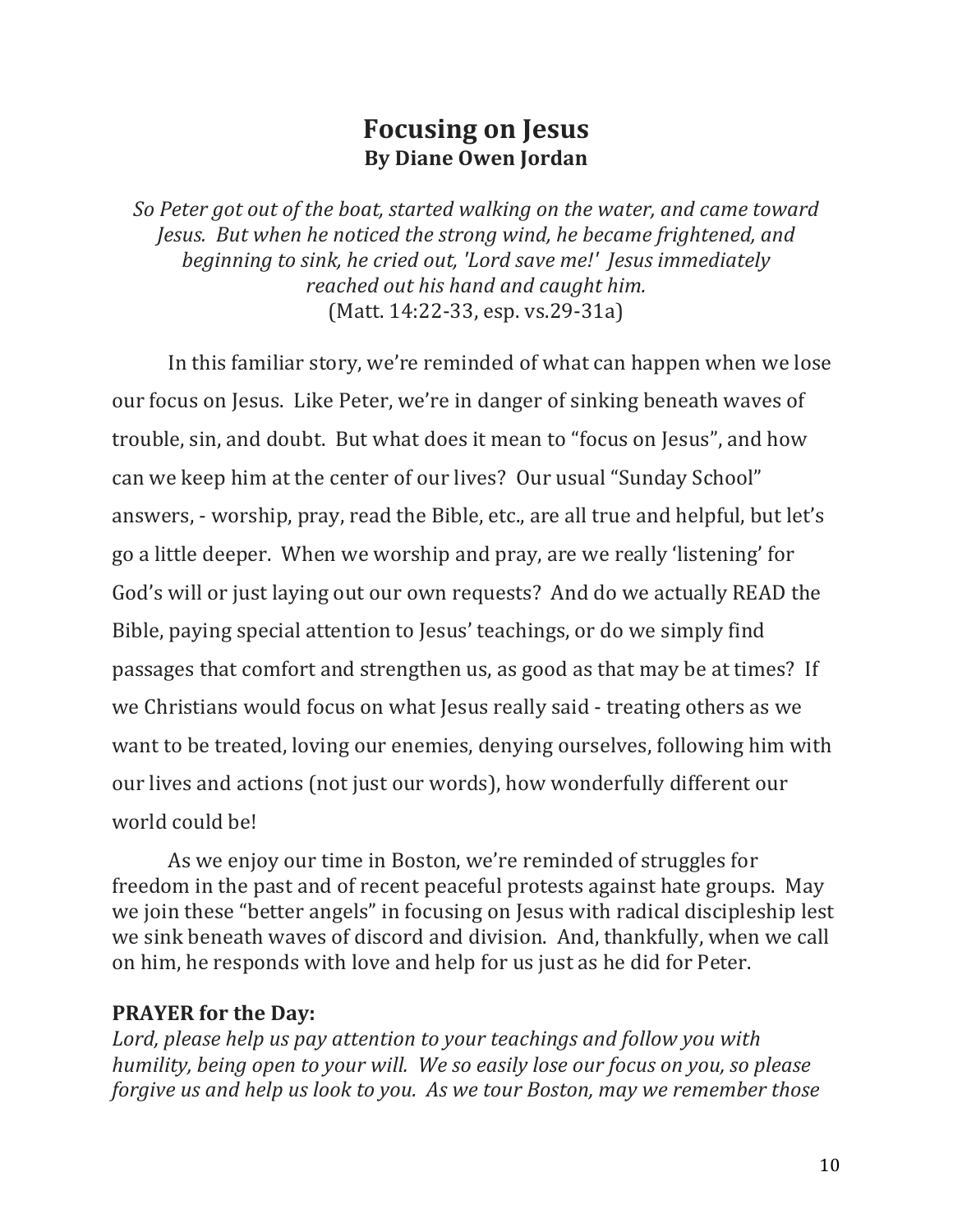who put their lives on the line for freedom and those who stood against *hatred.* May our focus on you lead us to be as willing as they. *In your Name we pray, Amen*

## DAY FOUR: October 3 **Bar Harbor, Maine**

I've always heard about this jewel of the Northeastern Coast, but I have never been here before; so I am as excited as any of you to be here! Bar Harbor has a long history of beauty, wealth and artistry. Painters from the Hudson River School in the 1840's discovered these unique surroundings nestled between water and islands, earth and sky; and they knew that they wanted to capture these brilliant scenes on canvas for the rest of the world to enjoy. And the more who saw the land and waterscapes of their work, the more visitors (like us!) began to descend upon this fantastic place.

As we prepare to soak in the magic of Bar Harbor, let us consider these words from our scriptures from today.

#### **Different Waters**

*...give and it will be given to you. A good measure, pressed down,*  shaken together, running over ... (Luke 6:38).

As we churn through the lovely northern waters of the Maine coastland and islands and bays of Bar Harbor, I'd like us to consider today another kind of body of water. This one, instead of bay, ocean or river, is a lake - but one of a very unusual kind. And it is one that some of you have been to before, or might be going to one day in the future. It is known as the Dead Sea. We shall find out why in a moment. But first ...

I have never really been able to float. I can swim fine. But when I stop moving my arms and legs, I sink. This was never much fun when training for becoming a lifeguard. My trainer insisted we all participate in the "drown"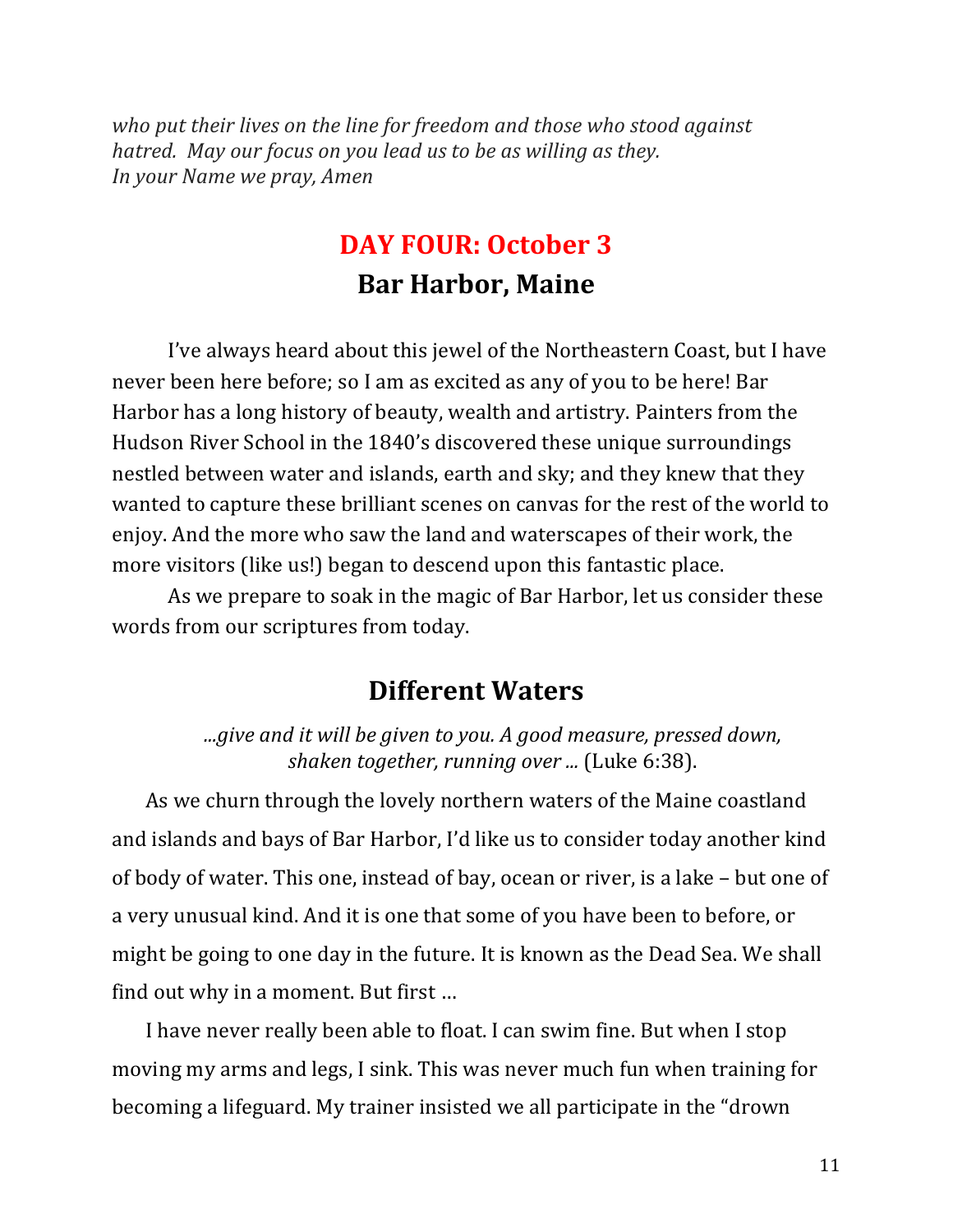proofing" technique. The upper torso is to float on the surface, face down, relaxed with arms also floating and legs dangling easily and perpendicular to the surface. When a breath is needed, one gently strokes downward with the arms, lifts the head, takes a deep breath, and then returns to the original position. It sounds easy enough. And it almost killed me. My legs have no buoyancy – at all. While the rest of my body might float, my legs sink. So this drown proofing came very close to drowning me. Each time I wanted to take a breath, I had to swim back to the surface. And this, I came to learn quickly from my angry trainer, wasn't supposed to happen, especially to lifeguards.

So, I was very happy to discover the magic of the Dead Sea. This is a special and very salty body of water at the end of the Jordan River in Israel. Given that it has a salt content of around thirty percent, everything can float—even me (the seawater surrounding us right now has a salt content of about three percent). When swimming in it as I get to do every time I take a group there, I am actually able to recline in the chest high water and hold a newspaper in both hands, read it casually, and still float effortlessly. I always enjoy watching the surprise of my fellow travelers when seeing how buoyant they feel in this fascinating place.

The water, you see, is trapped in the giant basin of this vast desert into which the waters of the Jordan River flow. From the sparkling clear, deep, and pure waters of the Sea of Galilee in the north, the Jordan River runs into the Dead Sea. With nowhere to go, since the Dead Sea is almost fourteen hundred feet below sea level, the water is left in what amounts to a giant puddle. It is thirty-four miles long and between eleven miles at its widest to two miles at its narrowest. It is also fourteen-hundred feet deep.

12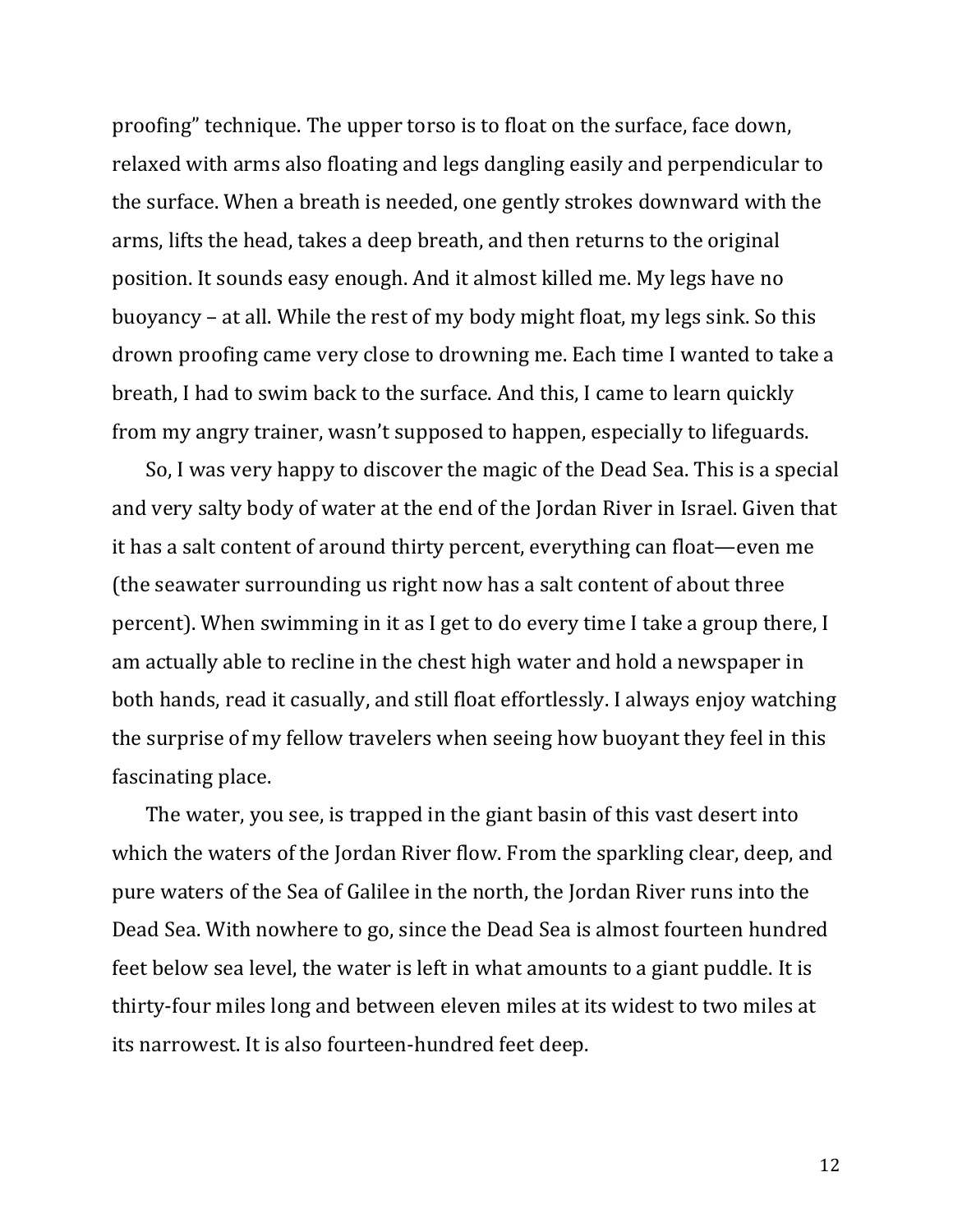Because of the unique conditions of this location, the only thing left for the water gathering here to do is evaporate. Further, high temperatures and exceptionally low humidity create the conditions for an evaporation rate that is one of the most rapid in the world. The result is this remarkably high salt content that allowed me to float as never before. But for the water, the larger result is, literally, a *dead end*.

Now let us hear again what today's scripture says:

*...give and it will be given to you. A good measure, pressed down, shaken*  together, running over ... (Luke 6:38).

The amazing geographic and topographic anomaly of the Dead Sea offers us an insight into what it is that God seems to be hoping for us. God has created us to be channels of blessing, not dead ends for grace. What we receive we are to pass on, not hold to ourselves. The Dead Sea is an apt metaphor for the dangers of spiritual hording. Without an outlet to allow the water to flow to the sea, this most essential element has no alternative but to evaporate, rising through the atmosphere back to where it began. This substance from God returns untapped, unused, and unfulfilled. Beware of this danger in your own life today. Share your blessings.

PRAYER FOR THE DAY: *Continue to teach me, Lord. Use me in ways on this trip* and beyond, that will serve your purposes for my life. Allow me to fulfill my *potential. Let me pass along the blessings that you so abundantly give to me. Give* me the recognition and the thankful heart I need for my own spiritual *strength.* And allow me the gift of generosity – help me to convey a sense of your *blessing with a gladness that is both genuine and contagious.* 

"Gentleness, self-sacrifice, and generosity are the exclusive possession of no one race or religion."

—Mahatma Gandhi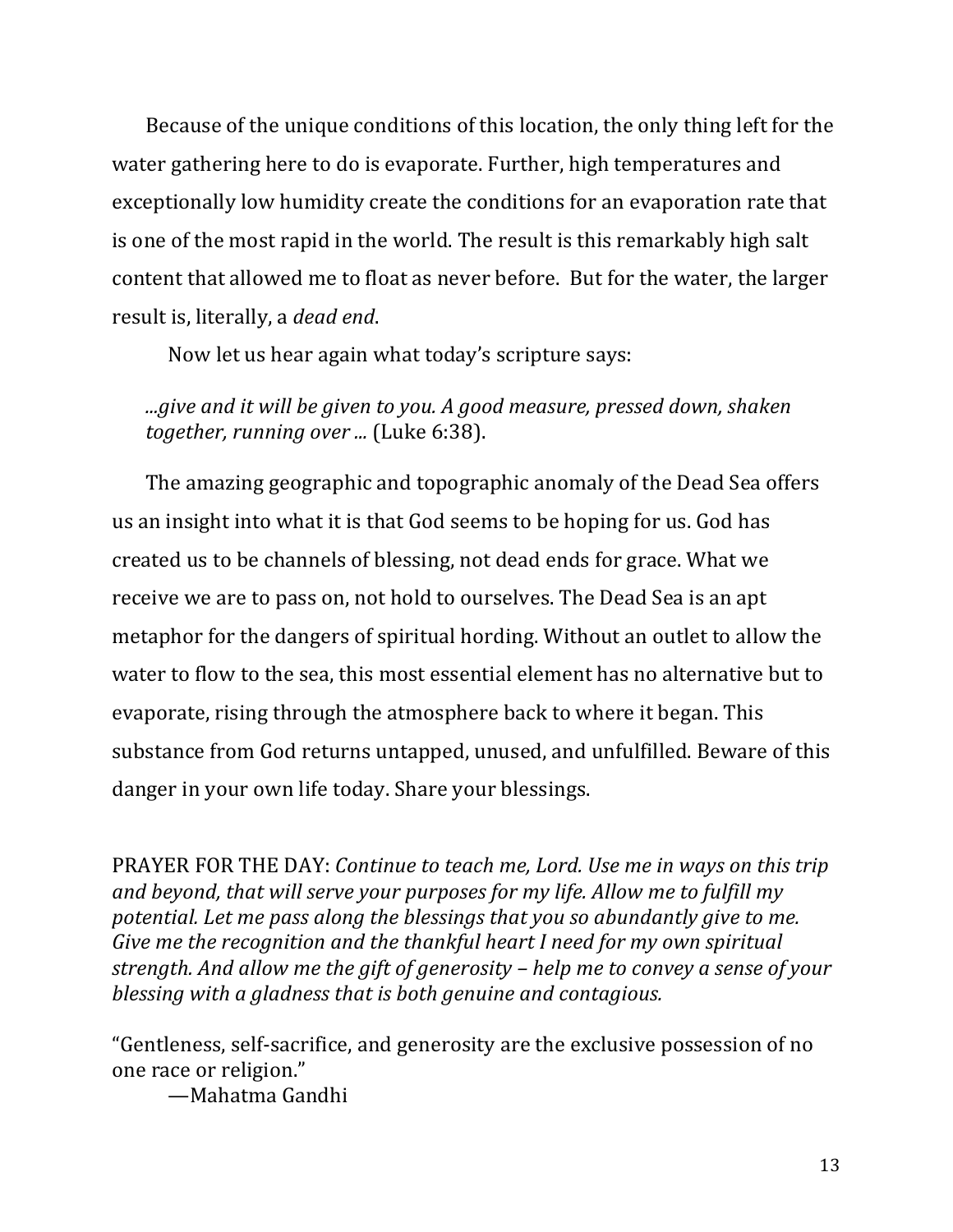## **DAY FIVE, October 4: Halifax, Nova Scotia**

Welcome to Nova Scotia, Canada! Halifax is a vibrant, exciting city that boasts one of the best natural harbors in the world. The city is also famous as the rescue point for the survivors of the Titanic disaster in April 14 and 15, 1912. The kindness and compassion shown by the people here became a symbol for many over the ensuing years.

Nova Scotia itself has a long and rich history. The original people of the land, what Canadians call "First Nations," welcomed the early Europeans and openly shared the land and techniques for survival. The first to begin European settlement were French speaking refugees, some Catholic, some Protestant, but all who in some way had become alienated from their original homeland. 

#### **Channels of Blessing and the Dykeland of Nova Scotia**

*Every generous act of giving, with every perfect gift, is from above...* (James 1:17).

Nova Scotia was first settled by French settlers in 1605. They soon became known as Acadians after Acadia, the newly named land they inhabited. The name Acadia is believed to have come from a First Nation's word for "land of plenty." 

The hardworking farmers had been refugees from persecutions in seventeenth and eighteenth century France. Finding a place among the kind Mi'kmaq people of Nova Scotia, they learned from the farming techniques and skills of those native people. Then, through trial and error, they also began to do something the native people had not tried. They discovered the rich, fertile soil of the marshes of western Nova Scotia. Slowly, they began to build dykes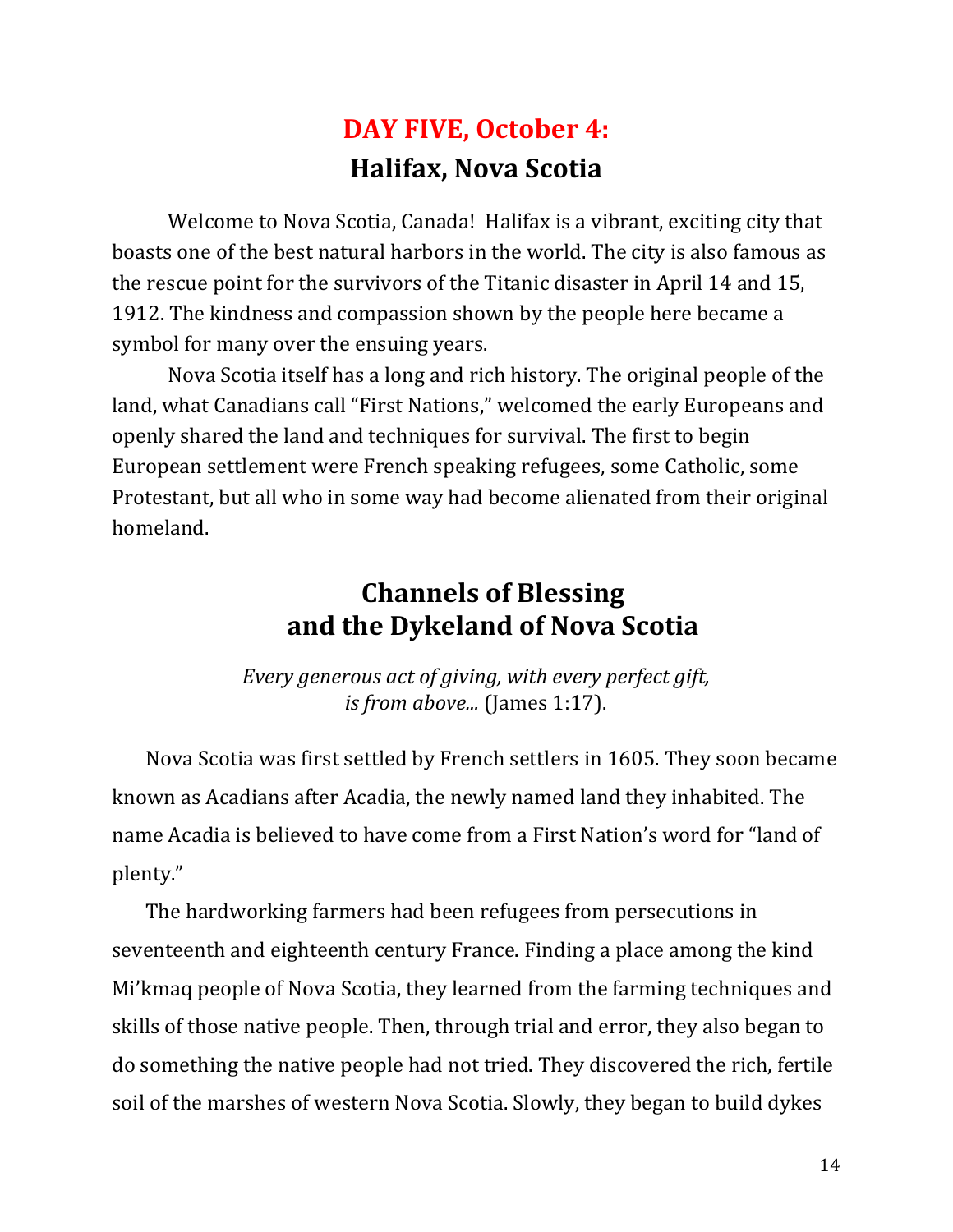and to drain these vast marshes. Then, realizing how the soil of these marshes had collected centuries of organic life that had biodegraded into eight or nine feet of incredibly fertile hummus-like dirt, they began to farm with a success found nowhere else in those early colonies of the European settlers.

Their dykes formed fields of bumper harvests and channels beautiful blessings. Also unlike their other European settlers, these Acadians maintained good and kind relationships with the native Mi'kmaq people, and for as long as they lived and farmed the land, did what they could to thrive collectively with those surrounding them. They were generous and saw their bounty as a gift from above that should be shared. The channels of blessings these Acadians found among the hard-build dykes and long seasons of draining and cultivating the marshes became a means of giving thanks and celebrating life.

This stands in stark contrast to a story that Jesus tells. It is in Luke 12 and is about a rich fool who is pleasantly surprised to find that his crops have yielded far more than he anticipated. He has no idea what to do with his surplus. "I know what I will do," he says. "I will build bigger barns so that I can store up all this extra stuff. Then I will say to my soul: 'Soul, now we can eat, drink and be merry.' But God said to him 'Fool! This day your soul is required of you!"

In other words, God seems to be saying: "You haven't used your soul, so I want it back!" The implication, according to Jesus, is profound. That part of ourselves that seems to be most fully us—our soul—is made to be shared, to be with others, to act and interact on a holy level that involves both relationships with others and our relationship with God. Failing that, hording

15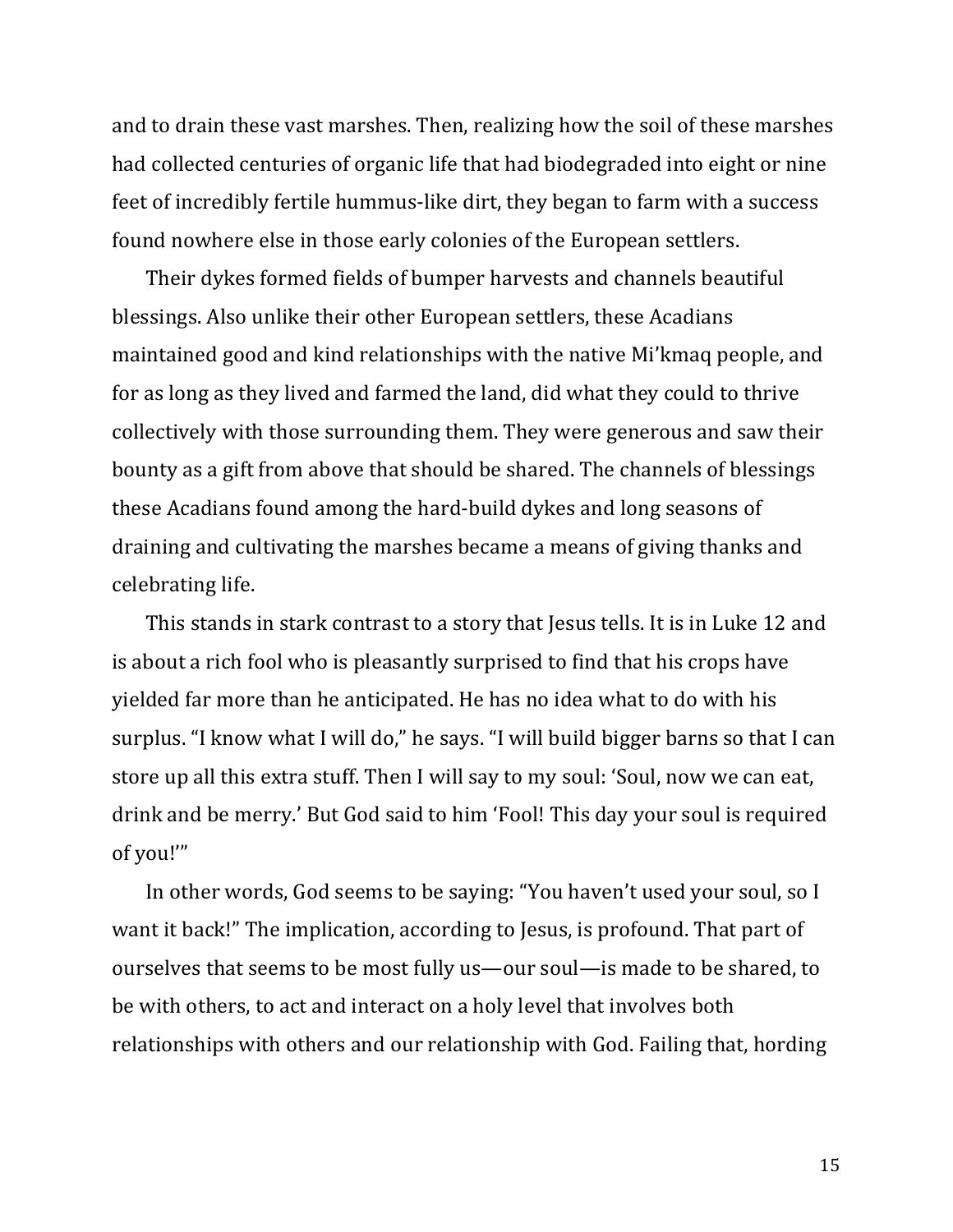this sense of holy and communal connectedness, abuses the very foundation for our existence. The best part of ourselves goes unused.

Remember the sad lesson the Rich Fool missed: "... one's life does not consist in the abundance of possessions" (Luke 12:15).

Instead: *Every generous act of giving, with every perfect gift, is from above...* 

PRAYER FOR TODAY: *Lord, help me see the beauty of this place with new eyes.* As I notice the lovely scenery of the Nova Scotia landscape and recall the *hardworking people who have toiled the land, allow me to also recognize in myself* the potential to change my own home landscapes for goodness. Starting today, like the Acadian farmers of old, let me be a channel of blessing. *Amen.* 

#### **DAY SIX: October 5**

#### **Sydney, Nova Scotia:**

#### Listening as a Spiritual Gift

*A* certain woman named Lydia, a worshiper of God, was listening to us; she was *from the city of Thyatira and a dealer in purple cloth.* The Lord opened her heart... (Acts 16:14).

My father once told me, "If you ever wonder what you should pray for, pray for discernment." The compliment to discernment is "keenly selective judgment," and, I would add, very good listening skills. It is using wisdom to make important decisions. Discernment integrates knowledge and facilitates wise decisions.

Today and for the next few days, let us consider a figure Luke presents in Acts who was very discerning. She was a woman named Lydia. I like having her as our model for the next few devotions for a couple of reasons. The first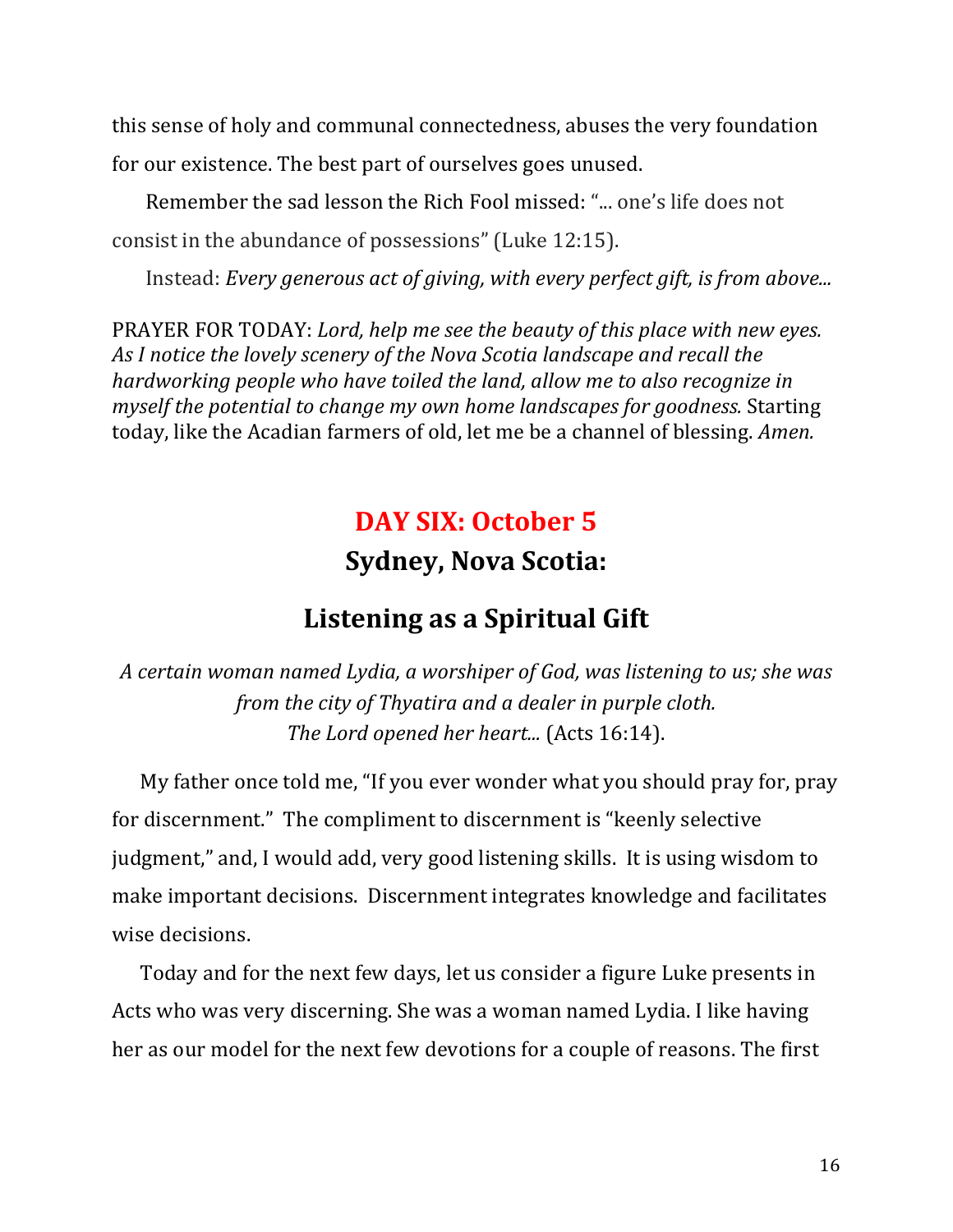simply has to do with the fact that she is female. As you might have noticed already, our group is filled with women.

Secondly, Lydia was also a traveler. She owned a home in Philippi, where this scripture takes place. But she also owned a home in a textile town called Thyatira in what is now modern-day Turkey. She operated a very important business and was apparently pretty wealthy.

And finally, she also traveled back and forth by boat, since Greece and Turkey were and still are separated by the Aegean Sea. I'm sure she traveled to many other places, too, selling her wares and learning how to improve her business. So she has much in common with us. But for the next few days, let's learn from her about something valuable she discovered.

As we hear in the scripture for today, Lydia was already a worshipper of God. She was on the right track. But she needed to know more, to live more fully and believe more thoroughly. She "was listening," Luke tells us.

Since childhood, I've been told: "You have two ears and one mouth for a reason—listening is more important than speaking!" Obviously, Lydia understood this well.

For today, concentrate on listening and make note of what you hear—the good and the bad. This is not to say that you eavesdrop. Just be quiet and hear carefully about what comes to your attention. Make this listening a part of your prayer life for the day. Can you hear the waves more clearly? What about the birds or the wind? What devotional wisdom arises from your silence and the chatter around you?

PRAYER FOR THE DAY: *Help me to listen today O Lord. Give me an eager spirit so* that what I hear can help me to grow, to learn and to become closer to what *desire for my life and purpose. Let me be ready to be helpful; give me the grace*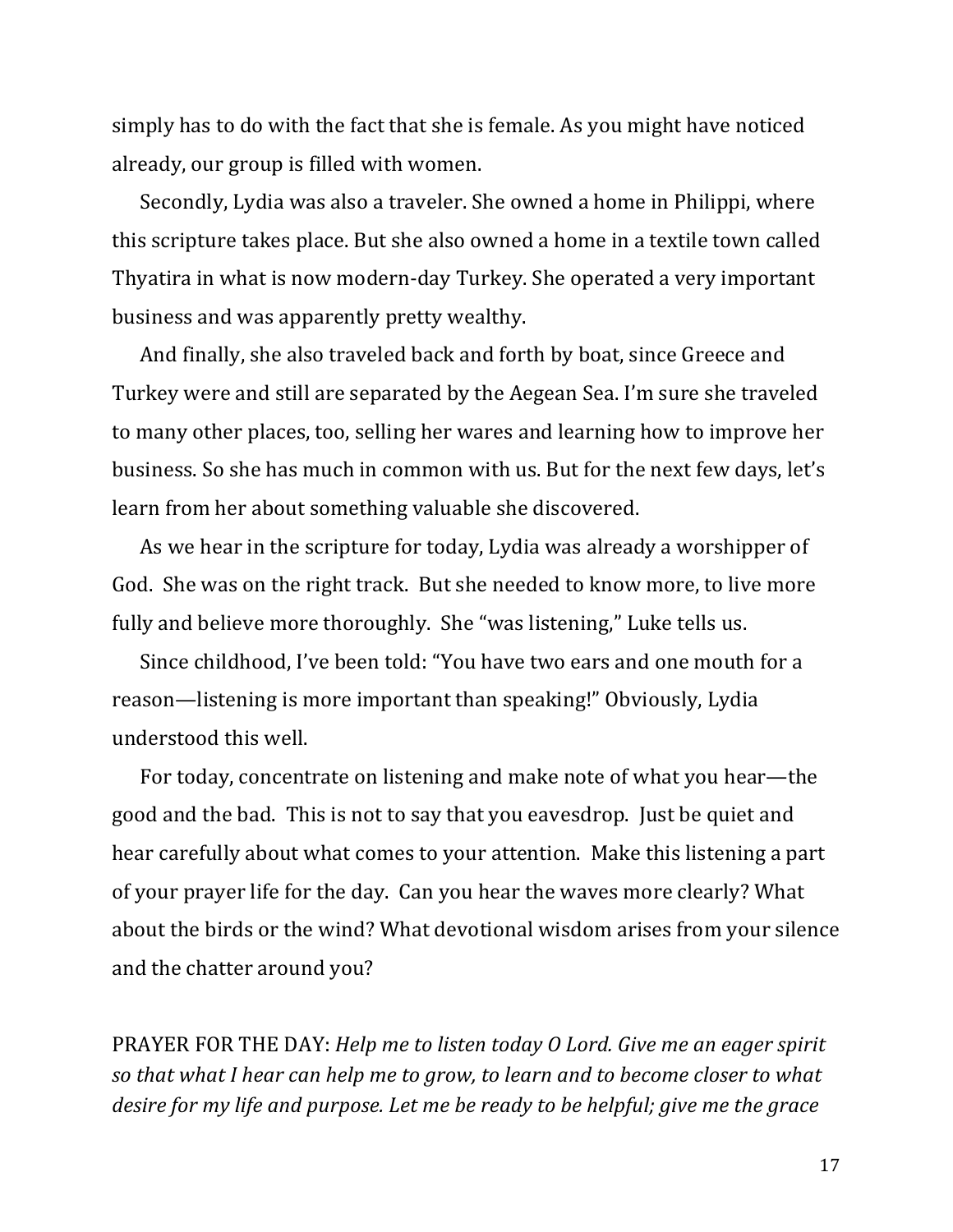*to* be kind and patient. And keep me focused on all that is good and right and *beautiful. In Jesus' name, Amen.*

**Consider:** "Govern everything by your wisdom, O Lord, so that my soul may always be serving you in the way you will."  $-$ Teresa of Avila

## **DAY SEVEN: October 6 Charlottetown, Prince Edward Island:**

#### **Anne of Green Gables**

**By Susan Griffin** *The Lord opened her heart ...* 

(Acts 16:14).

I have been very excited to visit Prince Edward Island. I feel a connection. That connection is based on fiction, but nevertheless, it is there. It's hard to believe that its been twenty-five years ago since I was introduced to P.E.I and Charlottetown through a fictional video series called "Anne of Green Gables" which takes place there. After our daughter Elizabeth was born, my husband and I decided to stop paying for TV. No TV? How would we survive? My best friend was staying with me and said that we could watch a video instead and she just happened to have the perfect 8-hour video with her!! 8 hours? I had low expectations. She popped in the video and with Elizabeth asleep in my arms we pressed the play button. From the second I saw Anne with and "E", I was hooked! I went the next day and purchased my own copy and that video was the best purchase of my life at the time. I would watch and begin again. I couldn't get enough of the story line and characters. It ended up that it just played all the time until Elizabeth discovered "Barney", the purple dinosaur. Then, I had to share the VCR!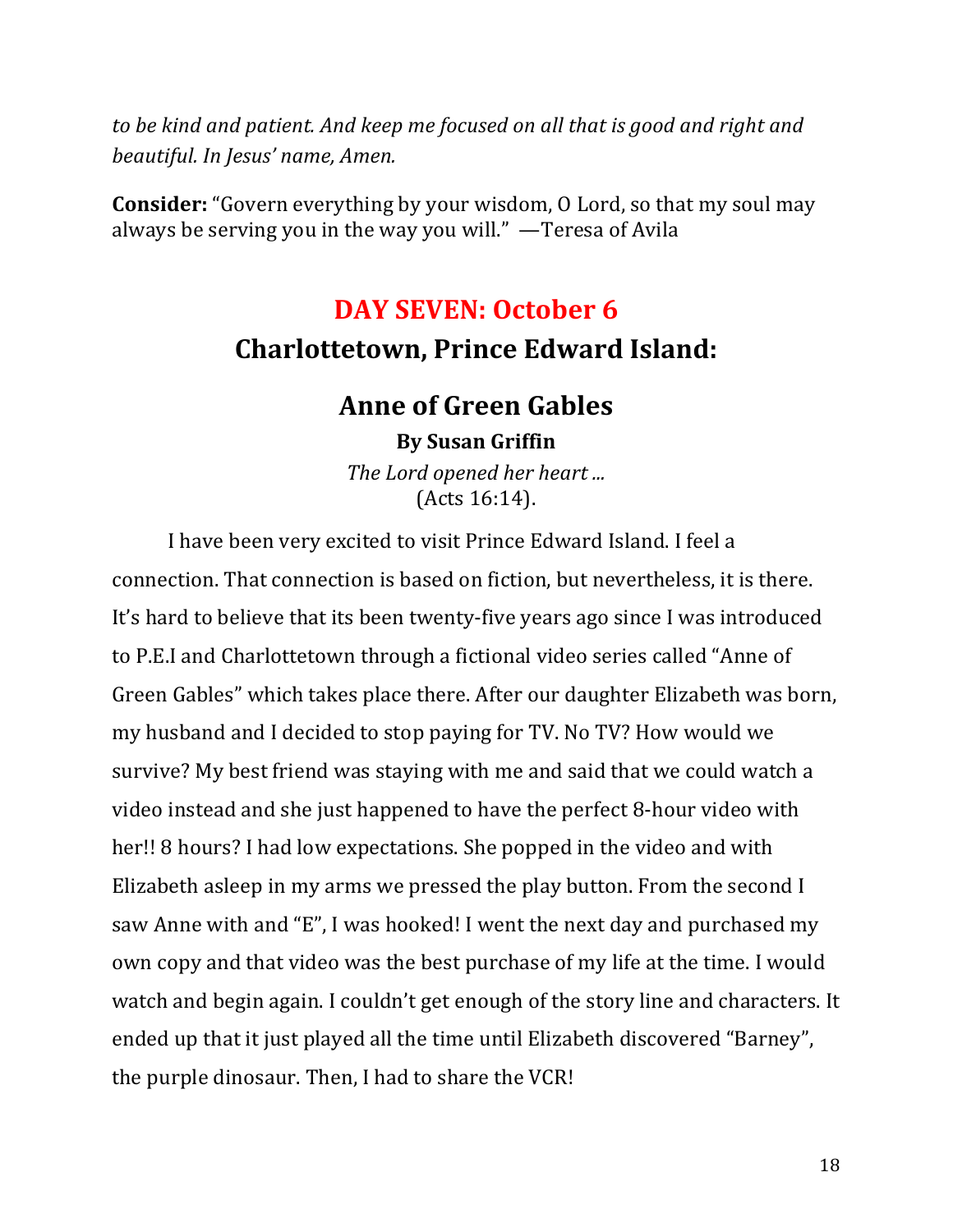But what was it about "Anne of Green Gables" that drew me in? Anne, an orphan, was accidentally adopted by an elderly couple who at first wanted a boy. She was a skinny girl, with red hair and freckles who was wanted by no one. But she could imagine being wanted by everyone. When she had nothing, she could imagine having everything. Her infectious personality and her ability to talk incessantly made the couple curious enough to allow her to stay. Anne was in trouble all the time, making her fair share of mistakes, even without trying. She had one humiliating incident after another. At first I was sympathetic toward her, but, as she blossomed, there was no need. She always figured out how to brush off the embarrassment and carry on. She read incessantly, taking in all the knowledge her brain could hold, yet leaving room for as much imagination she could also squeeze in and then share with others.

She was brave, respectfully speaking her mind even though it might not sit well with others. She dared to dream big, even after she selflessly sacrificed her dreams for others. She learned how to begin each day with a clean slate, with no mistakes in it yet. She demonstrated love, loyalty, and forgiveness to those in her life. She looked for and found several "Kindred spirits" which became her lifelong friends, trusting them with her innermost thoughts and dreams and knowing there are few in this world in which to do that. Sometimes I was jealous of Anne, wanting to be just like her, and sometimes I was just in awe of her. I admired her gumption and optimism and I loved her imagination!

"Anne of Green Gables" is a family friendly series, where characters often quote scripture, and teach wholesome lessons that are also taught by our Lord. I have learned how to get through thorny territories where mistakes are made often and forgiveness is a must. I have learned to be kind to all

19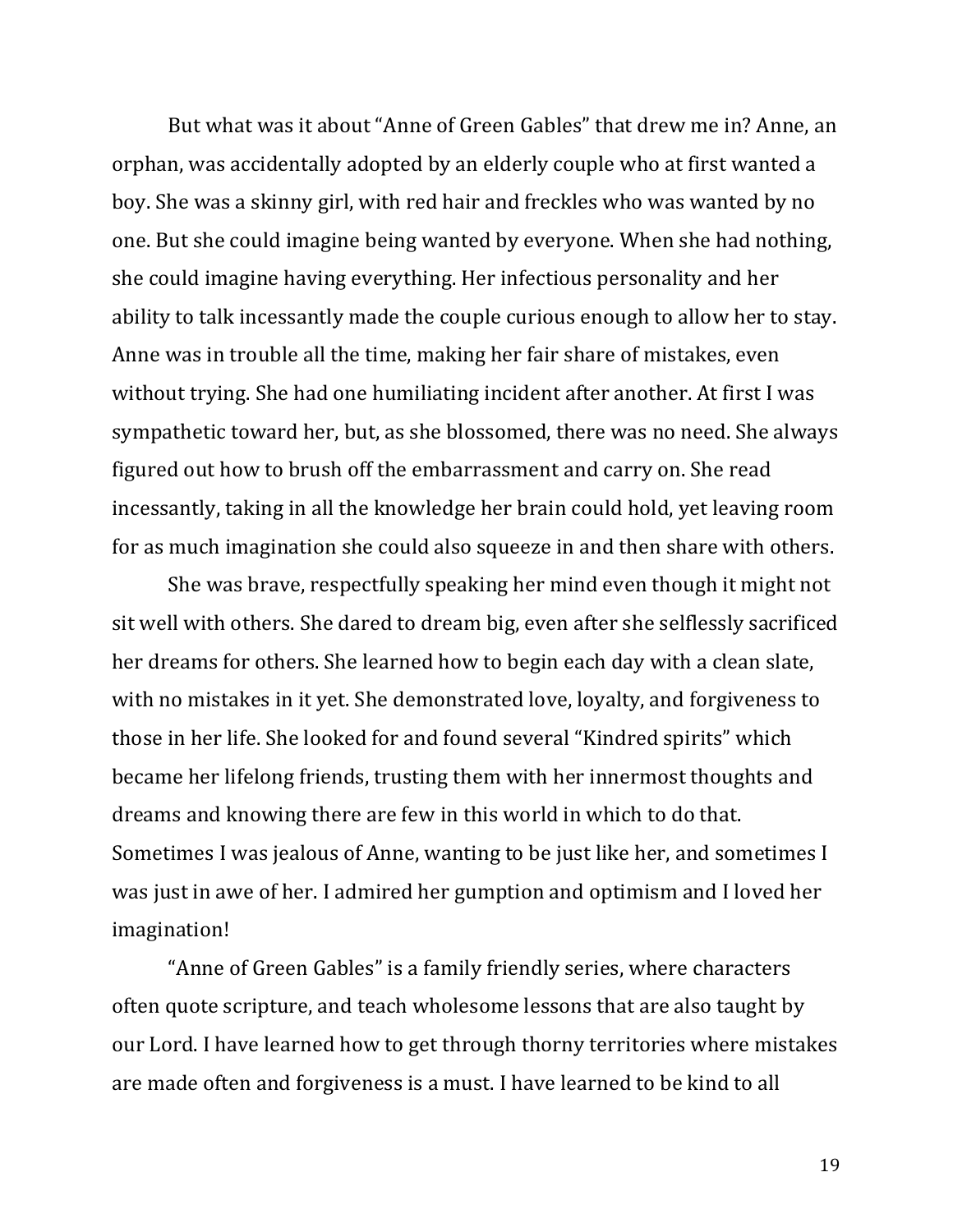because kindness matters. I have learned ways to be strong, brave, selfless, loyal, open-minded, and visionary. I have learned to be a better person, wife, and parent. I have learned that its not what the world holds for me, its what I can bring to it. I have learned to find the "kindred spirit" in others and I have learned that today is a gift!

This is the day that the Lord has made, let us rejoice and be glad in it! We, on this exciting journey this week, are kindred spirits with shared loves of travel and adventure and the shared love of our Lord and Savior Jesus Christ. Enjoy the gifts of this day in Charlottetown!

## DAY EIGHT: October 7 **Gulf of St. Lawrence (Cruising):**

#### **Openness as a Spiritual Hope**

*A* certain woman named Lydia, a worshiper of God, was listening to us; she was *from the city of Thyatira and a dealer in purple cloth. The Lord opened her heart...* (Acts 16:14).

Lydia was wealthy. She was a trader and businesswoman. She interacted with the aristocracy of the day. She owned a home large enough to serve as the first Christian church on European soil. She had no husband (at least that we hear about!).

These subtle pieces of information allow us to put together a probable back-story to the beginnings of our expanding church heritage that Luke relates in the text (Acts  $16:14-15$  and  $16:40$ ). She had done well for herself. She had to have been savvy and intelligent to compete with the largely male-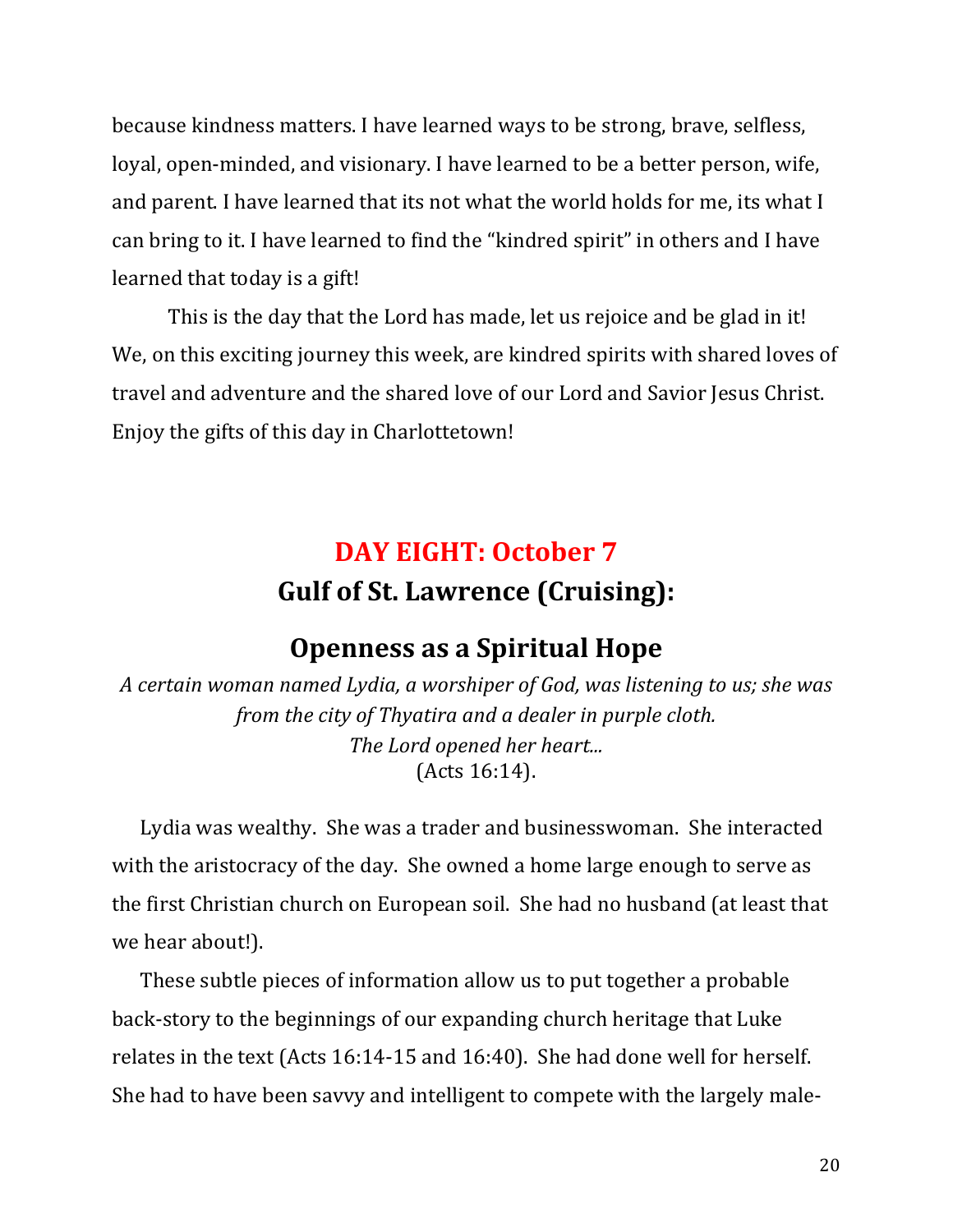dominated Greco-Roman world. But what occurs in this story has little to do with intelligence and much to do with her wisdom to honor the movement of God in her life. She was listening to what was being said. Then, "The Lord opened her heart" (Acts 16:14). Lydia became open to a new way of viewing the world and open to these new people around her. Her life changed that day.

As the Lord continues to inspire you with good things, open your heart today. Like Lydia, are you ready? Can you be honest with yourself, with what you need, and with how God can help? Let these days of communing with water, color, and loveliness guide and inspire you further. Let your heart and spirit be opened to new ways of seeing the wider, more beautiful world God is hoping to offer you. Be open to God. Be honest with yourself.

**Consider:** "Honesty is the first chapter in the book of wisdom." —Thomas Jefferson

PRAYER FOR TODAY: *With the wind in our faces, the cold Atlantic spray around* us and Bay of St. Lawrence and the river coming upon us, allow us this day to *feel your spirit in quiet but tangible ways. Guide me, O Lord, and allow me to bless someone in a way that allows them to feel your presence, too. In Jesus' name. Amen.* 

#### **DAY NINE: October 8 Saguenay Fjord, Quebec:**

#### **Eagerness as a Spiritual Passion**

The Lord opened her heart to listen eagerly... (Acts 16:14).

I like the wording here: "to listen *eagerly* ..." At first, she was overhearing what was being said by Paul, Luke, Timothy and Silas were saying about the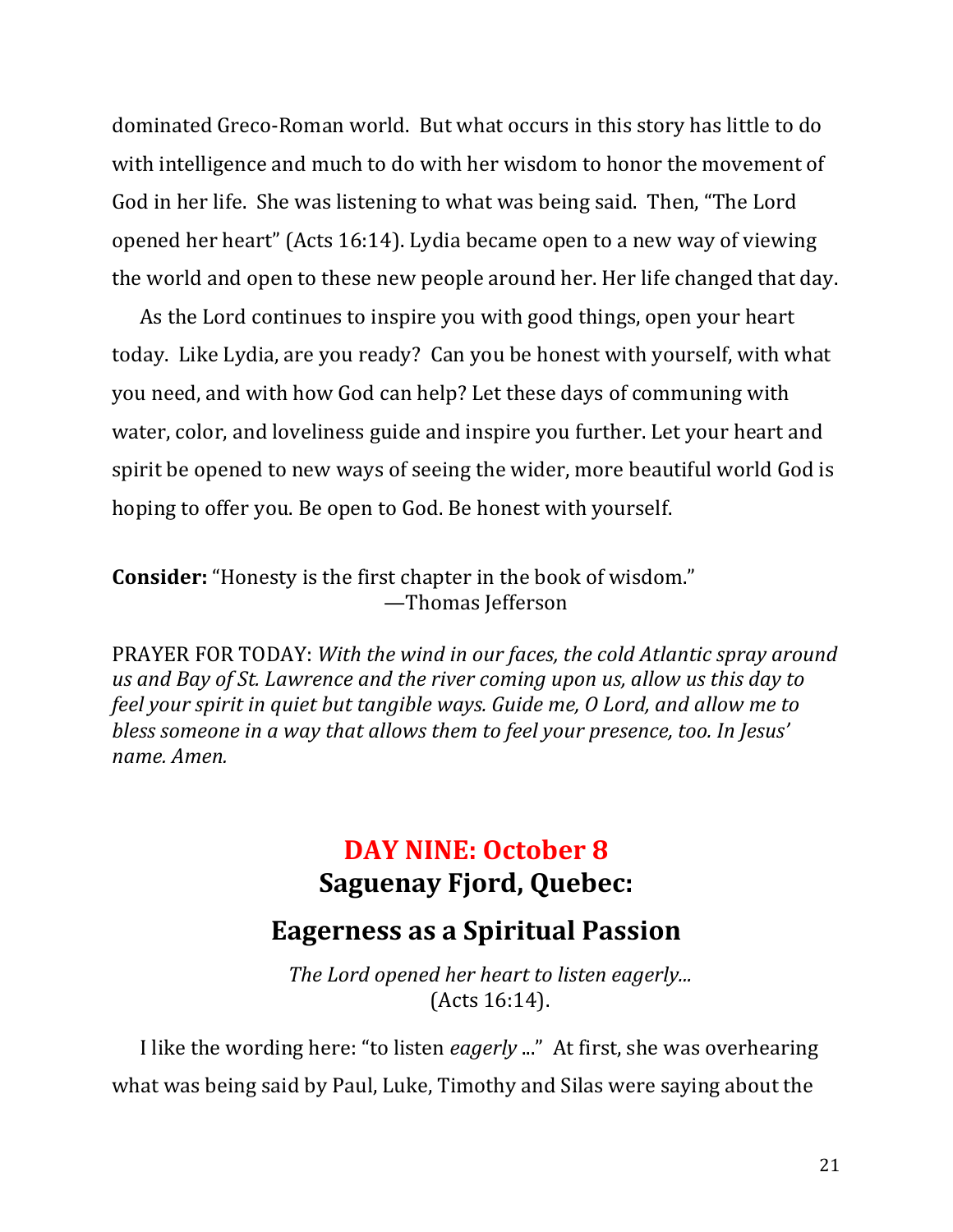gospel. What she heard intrigued her. She "was listening to us" Luke says in this sixteenth chapter, but it wasn't until "the Lord opened her heart" that she began "to listen eagerly." She could have simply been interested in what was being said and gone on with her routine. She was successful and busy and likely had a schedule to keep. But her mere listening was transformed into *eager* listening by God's intervention. Something was happening to her heart by what she heard; and she wanted to hear more – and to do more!

Sometimes, maintaining a routine and keeping a schedule is the one thing that keeps us sane. With the many demands on us and the pushes and pulls from a variety of directions, maintaining consistency often is a survival strategy. But it can also squelch the movement of God in our hearts. Lydia was able to put aside her schedule to be somewhere and to do something and make her next appointment. She began to listen with a passion and earnestness that signals to us a new excitement for a need in her existence being suddenly awakened. As a result, her life and the lives of many others were changed. 

As we experience more of the beauty of God's creation and learn more about the history of this remarkable part of God's world, make it your mission today to be eager to learn, to discover, and to experience something new. Be eager with passion for what God has in store.

**Consider:** "It is not that I'm so smart. But I stay with the questions much longer." ― Albert Einstein

PRAYER FOR THE DAY: Let me be wise enough, O God, to see Jesus in others. Let *me be loving enough, so that others might see Jesus in me. Amen.*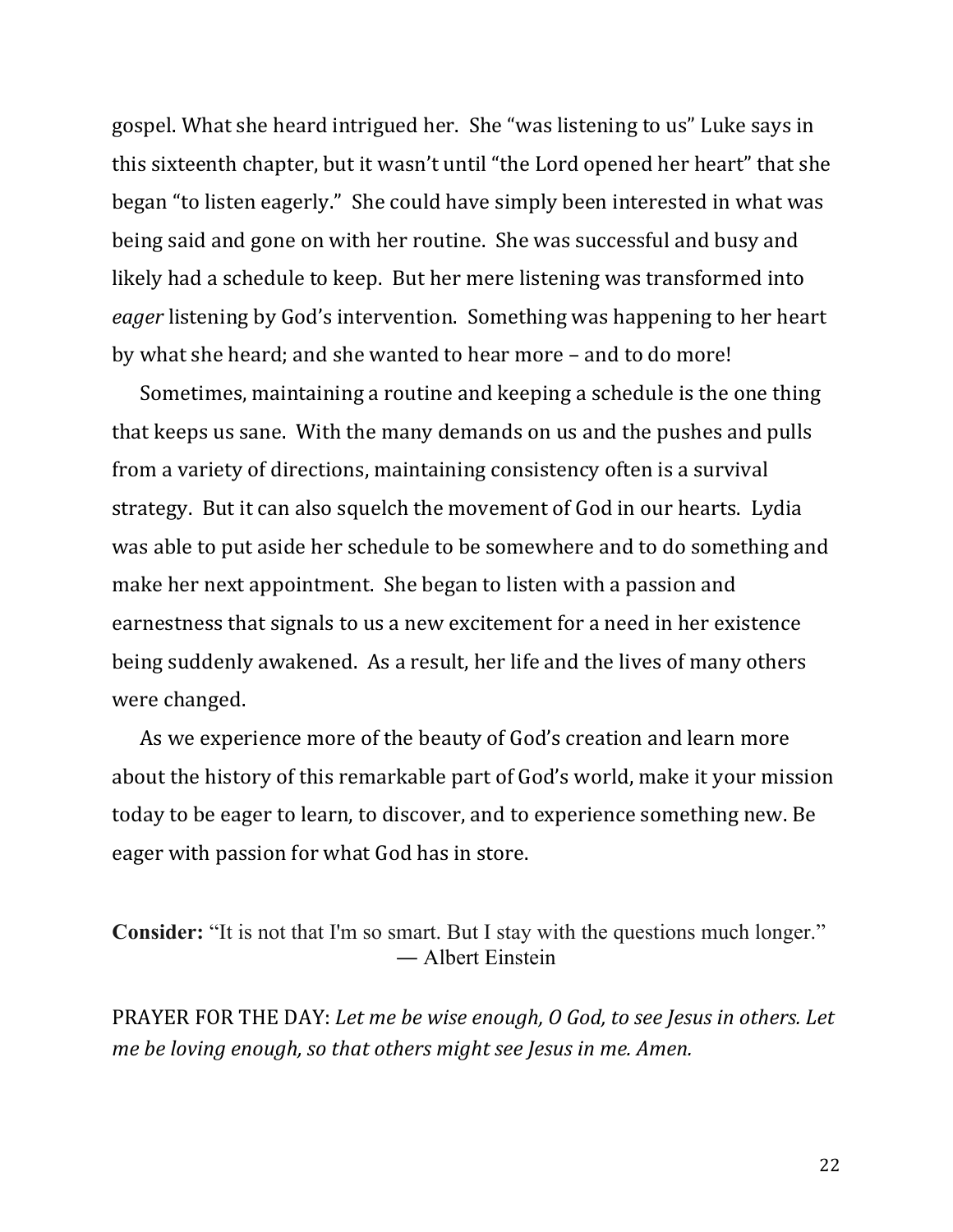## DAY TEN: October 9 **Quebec City, Quebec:**

#### **Responding as a Spiritual Expectation**

*If* you have judged me to be faithful, come and stay at my home (Acts 16:15).

Interestingly, in this simple conditional statement Lydia poses to Paul, Luke, Timothy, and Silas, we witness the beginning of an entirely new era in the life of the church. In this moment, according to Luke's telling, the church moves from Asia to the continent of Europe. Lydia's home, then, becomes the site of the first Christian church on European soil. "And she prevailed upon us," Luke says. She was, after all, a trader and salesperson accustomed to making deals and "prevailing" upon her customers. The eagerness with which she heard the gospel preached, she now begins to live. She offers hospitality to strangers. But more, she opens her home to be used by God as a sanctuary, a place of worship, a refuge, a hospice, a place of recovery.

When we return to our homes, are you aware of situations with which you could assist? Do you know about opportunities for God to use your time, talents or resources? Like Lydia, consider options for assisting; look for possibilities; listen for opportunities. Act with same eagerness that a change of heart through gospel calls for.

Now listen to what happens next in our scripture:

#### *After leaving the prison they went to Lydia's home; and when they had seen and encouraged the brothers and sisters there, they departed* (Acts 16:40).

Paul and Silas staggered back to Lydia's home for refuge. They had just been released from prison after being flogged. Imagine their being welcomed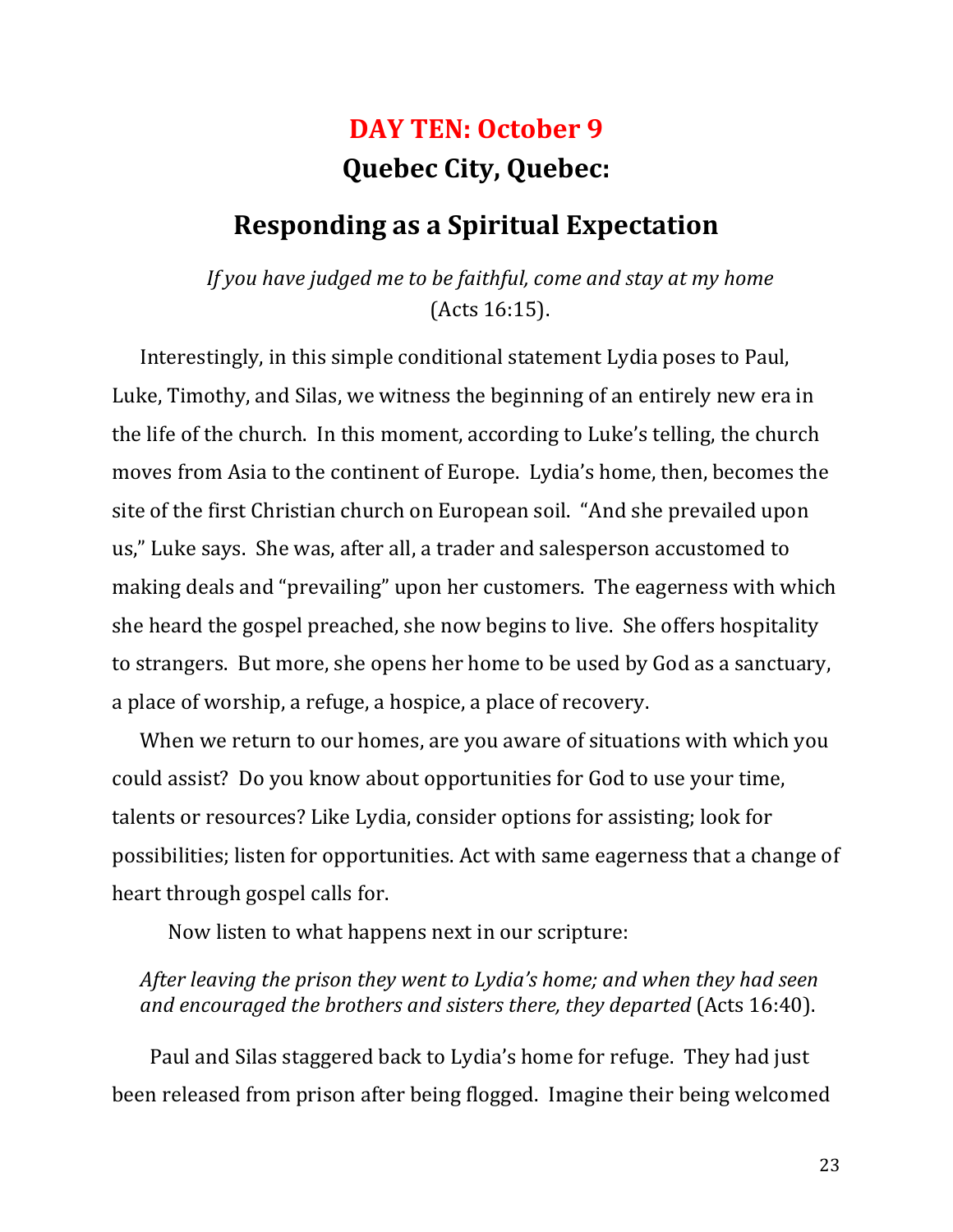by their fellow believers all gathered in her house. How long were they there? How often did they come? Exactly what was her role as hostess and owner of the house that doubled as the church? We don't know. But we can speculate. Her home was large enough to accommodate many. Her hospitality was warm enough to keep the faithful returning. And her house was safe enough that following an arrest, Paul and Silas, nor the others would be harassed by authorities. 

How hospitable are we in our circles of friends? How willing are you to offer hospitality in the name of Jesus? Today, think of some ways you might be hospitable on behalf of a significant cause. See if, by your thoughts on Lydia and prayers for discernment, God might be calling upon you to offer hospitality in some way.

**Consider:** "There is no hospitality like understanding." ― Vanna Bonta

PRAYER FOR THE DAY: *Thank you, Lord. How fortunate I am to be a part of these people and in this lovely place. Thank you for your beautiful world and for the people who have been a part of my life over these last ten days. Give me the wisdom to be the kind of person you need me to be as we experience the final* part of this amazing trip. Open my eyes to what you need me to see today. And *open my heart, so that I might be as compassionate as you need me to be. Amen.*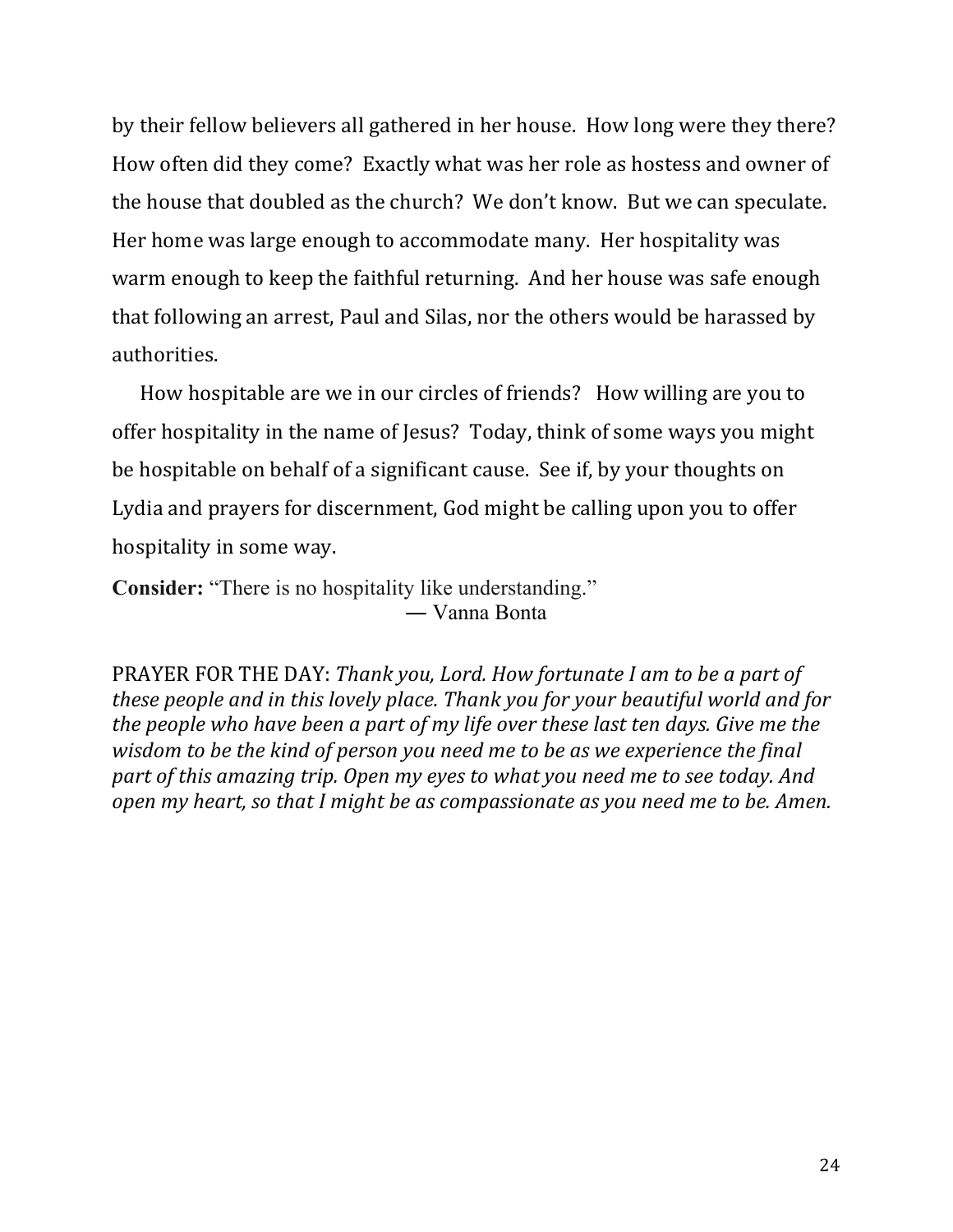# **DAY ELEVEN: October 10**

#### **Quebec City, Quebec:**

#### **Count Your Blessings**

*Present your bodies as a living sacrifice, holy and acceptable to God…* (Romans 12:1).

In the classic movie, "White Christmas," Bing Crosby sings the famous and very insightful song by Irving Berlin, "Count Your Blessings":

> *When I'm worried and I can't sleep, I* count my blessings instead of sheep *and I fall asleep counting my blessings. When my bankroll is getting small, I* think of when I had none at all, *and I fall asleep counting my blessings.*

I hope you have have felt as blessed on this trip and Beth and I have. We have been so blessed to have been your traveling companions, and blessed to call each of you friends. As we prepare to go back to our homes, I also hope that you have learned something very special during our time together. Beyond the beauty and incredible scenery, I trust you have gotten a good sense of history. Both and American and Canadian stories ought to continue to impact the way we now see and understand the world. I also trust that you have gained some new friends, and perhaps have gone deeper with some old friends. I hope these relationships will continue to add richness to your life.

Finally, as we prepare to return to our homes and to the real world, let us remember some basics that ought to continue to inform our Christian pilgrimage.

I like what Paul says in Romans: